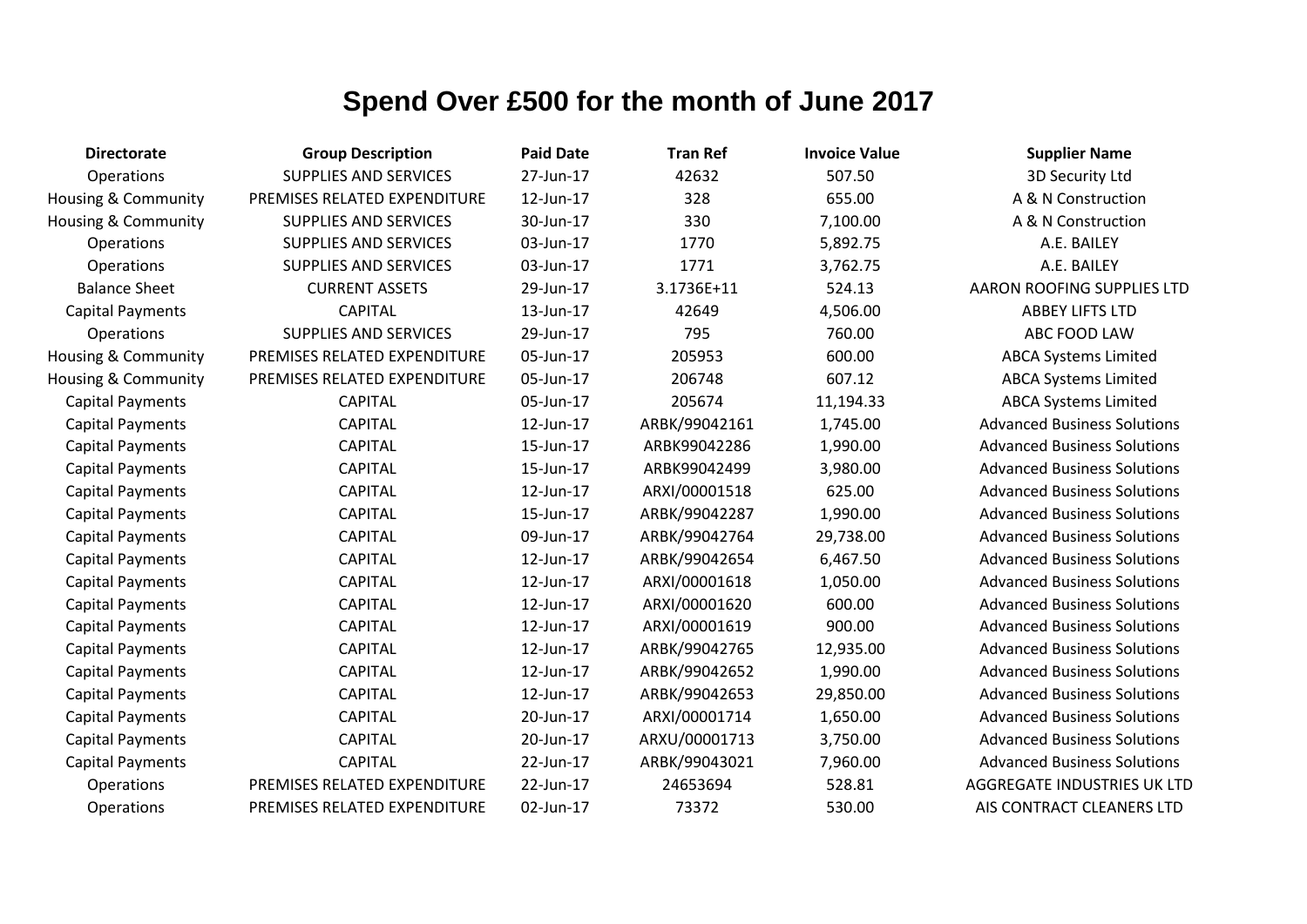| <b>Directorate</b>             | <b>Group Description</b>     | <b>Paid Date</b> | <b>Tran Ref</b> | <b>Invoice Value</b> | <b>Supplier Name</b>               |
|--------------------------------|------------------------------|------------------|-----------------|----------------------|------------------------------------|
| Housing & Community            | PREMISES RELATED EXPENDITURE | 22-Jun-17        | 73356           | 628.49               | AIS CONTRACT CLEANERS LTD          |
| <b>Housing &amp; Community</b> | PREMISES RELATED EXPENDITURE | 22-Jun-17        | 73356           | 26.34                | AIS CONTRACT CLEANERS LTD          |
| <b>Housing &amp; Community</b> | PREMISES RELATED EXPENDITURE | 22-Jun-17        | 73356           | 13.15                | AIS CONTRACT CLEANERS LTD          |
| Operations                     | PREMISES RELATED EXPENDITURE | 22-Jun-17        | 73356           | 25.80                | AIS CONTRACT CLEANERS LTD          |
| Housing & Community            | PREMISES RELATED EXPENDITURE | 22-Jun-17        | 73356           | 406.98               | AIS CONTRACT CLEANERS LTD          |
| <b>Housing &amp; Community</b> | PREMISES RELATED EXPENDITURE | 05-Jun-17        | 73473           | 1,245.00             | AIS CONTRACT CLEANERS LTD          |
| Housing & Community            | PREMISES RELATED EXPENDITURE | 19-Jun-17        | 73524           | 1,090.00             | AIS CONTRACT CLEANERS LTD          |
| <b>Housing &amp; Community</b> | PREMISES RELATED EXPENDITURE | 12-Jun-17        | 73500           | 1,100.00             | AIS CONTRACT CLEANERS LTD          |
| Operations                     | <b>SUPPLIES AND SERVICES</b> | 28-Jun-17        | <b>INV1856</b>  | 3,701.56             | <b>Aligned Assets Limited</b>      |
| Growth & Development           | <b>SUPPLIES AND SERVICES</b> | 09-Jun-17        | 20170318/1      | 902.50               | <b>AMICI Choir</b>                 |
| Housing & Community            | <b>EMPLOYEES</b>             | 14-Jun-17        | 1365550         | 1,125.00             | <b>Anders Elite</b>                |
| <b>Housing &amp; Community</b> | <b>EMPLOYEES</b>             | 14-Jun-17        | 1365551         | 600.00               | <b>Anders Elite</b>                |
| <b>Housing &amp; Community</b> | PREMISES RELATED EXPENDITURE | 06-Jun-17        | 124             | 885.00               | Andy Stewart                       |
| Operations                     | SUPPLIES AND SERVICES        | 13-Jun-17        | 3               | 730.00               | AP & E Carter                      |
| <b>Housing &amp; Community</b> | <b>SUPPLIES AND SERVICES</b> | 13-Jun-17        | 4               | 760.00               | AP & E Carter                      |
| Operations                     | <b>SUPPLIES AND SERVICES</b> | 15-Jun-17        | 5               | 760.00               | AP & E Carter                      |
| Operations                     | <b>SUPPLIES AND SERVICES</b> | 15-Jun-17        | 6               | 840.00               | AP & E Carter                      |
| Operations                     | <b>SUPPLIES AND SERVICES</b> | 19-Jun-17        | 9               | 1,525.00             | AP & E Carter                      |
| Growth & Development           | <b>SUPPLIES AND SERVICES</b> | 07-Jun-17        | 4200950         | 2,781.40             | Apogee Corporation Ltd             |
| <b>Housing &amp; Community</b> | PREMISES RELATED EXPENDITURE | 21-Jun-17        | 111184          | 550.00               | Arboricare Ltd                     |
| Operations                     | <b>SUPPLIES AND SERVICES</b> | 19-Jun-17        | 111154          | 580.00               | Arboricare Ltd                     |
| Housing & Community            | PREMISES RELATED EXPENDITURE | 19-Jun-17        | 111196          | 4,060.00             | Arboricare Ltd                     |
| <b>Capital Payments</b>        | <b>CAPITAL</b>               | 20-Jun-17        | <b>EPRF 215</b> | 693.00               | Ash Priors Village Hall            |
| <b>Capital Payments</b>        | <b>CAPITAL</b>               | 29-Jun-17        | 609602          | 425.00               | <b>ASHFORDS</b>                    |
| <b>Capital Payments</b>        | <b>CAPITAL</b>               | 29-Jun-17        | 609602          | 790.00               | <b>ASHFORDS</b>                    |
| Operations                     | PREMISES RELATED EXPENDITURE | 09-Jun-17        | INV-7931/JN8013 | 11,730.00            | AVALON SURFACING & CONSTRUCTION CO |
| Growth & Development           | <b>SUPPLIES AND SERVICES</b> | 03-Jun-17        | 5042017         | 768.80               | <b>Bakers Coaches Holidays</b>     |
| Operations                     | <b>SUPPLIES AND SERVICES</b> | 02-Jun-17        | 96596960        | 1,323.44             | <b>Ball Colegrave</b>              |
| Operations                     | <b>SUPPLIES AND SERVICES</b> | 02-Jun-17        | 96651884        | 881.64               | <b>Ball Colegrave</b>              |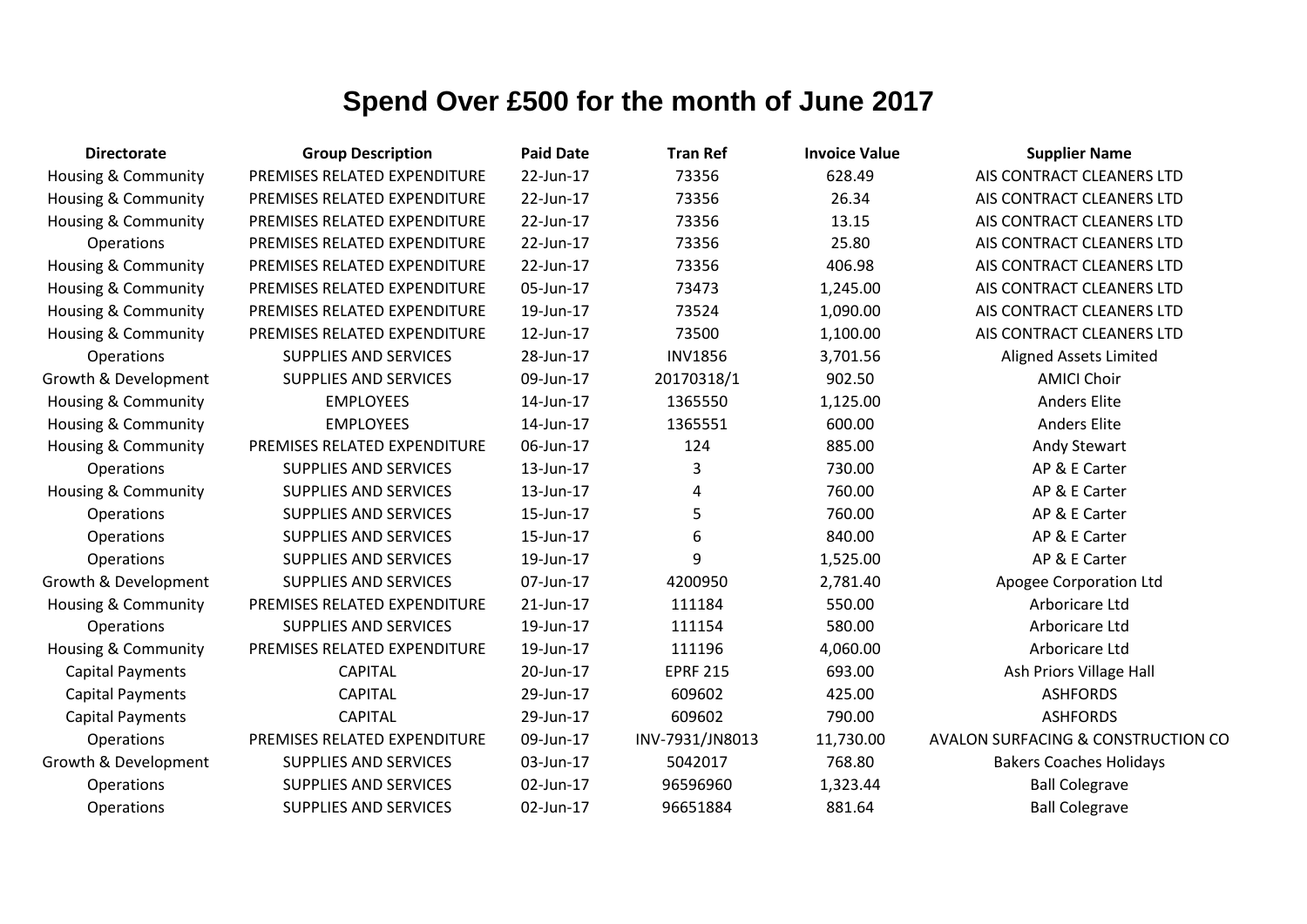| <b>Directorate</b>             | <b>Group Description</b>     | <b>Paid Date</b> | <b>Tran Ref</b>  | <b>Invoice Value</b> | <b>Supplier Name</b>                       |
|--------------------------------|------------------------------|------------------|------------------|----------------------|--------------------------------------------|
| Housing & Community            | PREMISES RELATED EXPENDITURE | 05-Jun-17        | 2494             | 1,158.24             | Bay Air Conditioning & Refrigeratio        |
| Housing & Community            | THIRD PARTY PAYMENTS         | 22-Jun-17        | <b>EPRF 217</b>  | 1,153.84             | <b>BEACON LEE &amp; WARD</b>               |
| Operations                     | <b>SUPPLIES AND SERVICES</b> | 19-Jun-17        | 432284           | 909.00               | Bemrose Booth Ltd                          |
| Growth & Development           | SUPPLIES AND SERVICES        | 23-Jun-17        | 29647            | 3,559.70             | Berrys Coaches Ltd                         |
| Housing & Community            | PREMISES RELATED EXPENDITURE | 02-Jun-17        | 65606486         | 180.00               | <b>BRADFORDS BUILDING SUPPLIES LIMITED</b> |
| Housing & Community            | PREMISES RELATED EXPENDITURE | 02-Jun-17        | 65606486         | 60.00                | <b>BRADFORDS BUILDING SUPPLIES LIMITED</b> |
| Housing & Community            | PREMISES RELATED EXPENDITURE | 02-Jun-17        | 65606486         | 14.00                | <b>BRADFORDS BUILDING SUPPLIES LIMITED</b> |
| Housing & Community            | PREMISES RELATED EXPENDITURE | 02-Jun-17        | 65606486         | 199.98               | <b>BRADFORDS BUILDING SUPPLIES LIMITED</b> |
| Housing & Community            | PREMISES RELATED EXPENDITURE | 02-Jun-17        | 65606486         | 14.00                | <b>BRADFORDS BUILDING SUPPLIES LIMITED</b> |
| <b>Housing &amp; Community</b> | PREMISES RELATED EXPENDITURE | 02-Jun-17        | 65606486         | 126.56               | <b>BRADFORDS BUILDING SUPPLIES LIMITED</b> |
| Housing & Community            | <b>INCOME</b>                | 12-Jun-17        | 20025286         | 1,800.00             | <b>Bradleys Surveyors</b>                  |
| Operations                     | PREMISES RELATED EXPENDITURE | 08-Jun-17        | 991141107        | 838.42               | <b>British Gas Business (Electric)</b>     |
| Operations                     | PREMISES RELATED EXPENDITURE | 09-Jun-17        | 991141086        | 1,010.75             | <b>British Gas Business (Electric)</b>     |
| <b>Housing &amp; Community</b> | PREMISES RELATED EXPENDITURE | 12-Jun-17        | 601361552 070317 | 590.28               | <b>British Gas Business (Electric)</b>     |
| Housing & Community            | PREMISES RELATED EXPENDITURE | 15-Jun-17        | 601364231 070317 | 833.12               | <b>British Gas Business (Electric)</b>     |
| Operations                     | PREMISES RELATED EXPENDITURE | 02-Jun-17        | 601361243 070317 | 900.23               | <b>British Gas Business (Electric)</b>     |
| <b>Housing &amp; Community</b> | PREMISES RELATED EXPENDITURE | 27-Jun-17        | 601359400 070417 | 1,001.33             | <b>British Gas Business (Electric)</b>     |
| Operations                     | PREMISES RELATED EXPENDITURE | 29-Jun-17        | 601361243 070417 | 753.27               | <b>British Gas Business (Electric)</b>     |
| Housing & Community            | PREMISES RELATED EXPENDITURE | 13-Jun-17        | 601361552 070417 | 622.08               | <b>British Gas Business (Electric)</b>     |
| Housing & Community            | PREMISES RELATED EXPENDITURE | 22-Jun-17        | 601359899 070317 | 2,186.85             | <b>British Gas Business (Electric)</b>     |
| Operations                     | PREMISES RELATED EXPENDITURE | 09-Jun-17        | 601359400 070317 | 932.10               | <b>British Gas Business (Electric)</b>     |
| <b>Housing &amp; Community</b> | PREMISES RELATED EXPENDITURE | 16-Jun-17        | 601359899 070417 | 1,555.11             | <b>British Gas Business (Electric)</b>     |
| Housing & Community            | PREMISES RELATED EXPENDITURE | 22-Jun-17        | 987182333        | 1,495.93             | <b>British Gas Business (Electric)</b>     |
| Operations                     | PREMISES RELATED EXPENDITURE | 29-Jun-17        | 987182353        | 521.43               | <b>British Gas Business (Electric)</b>     |
| Operations                     | PREMISES RELATED EXPENDITURE | 27-Jun-17        | 987182345        | 863.01               | <b>British Gas Business (Electric)</b>     |
| Housing & Community            | PREMISES RELATED EXPENDITURE | 27-Jun-17        | 993173135        | 992.54               | <b>British Gas Business (Electric)</b>     |
| Housing & Community            | PREMISES RELATED EXPENDITURE | 27-Jun-17        | 982205350        | 612.71               | <b>British Gas Business (Electric)</b>     |
| Housing & Community            | PREMISES RELATED EXPENDITURE | 27-Jun-17        | 982205350        | 45.00                | <b>British Gas Business (Electric)</b>     |
| Operations                     | PREMISES RELATED EXPENDITURE | 12-Jun-17        | 991141166        | 1,139.36             | <b>BRITISH GAS TRADING LTD (Gas)</b>       |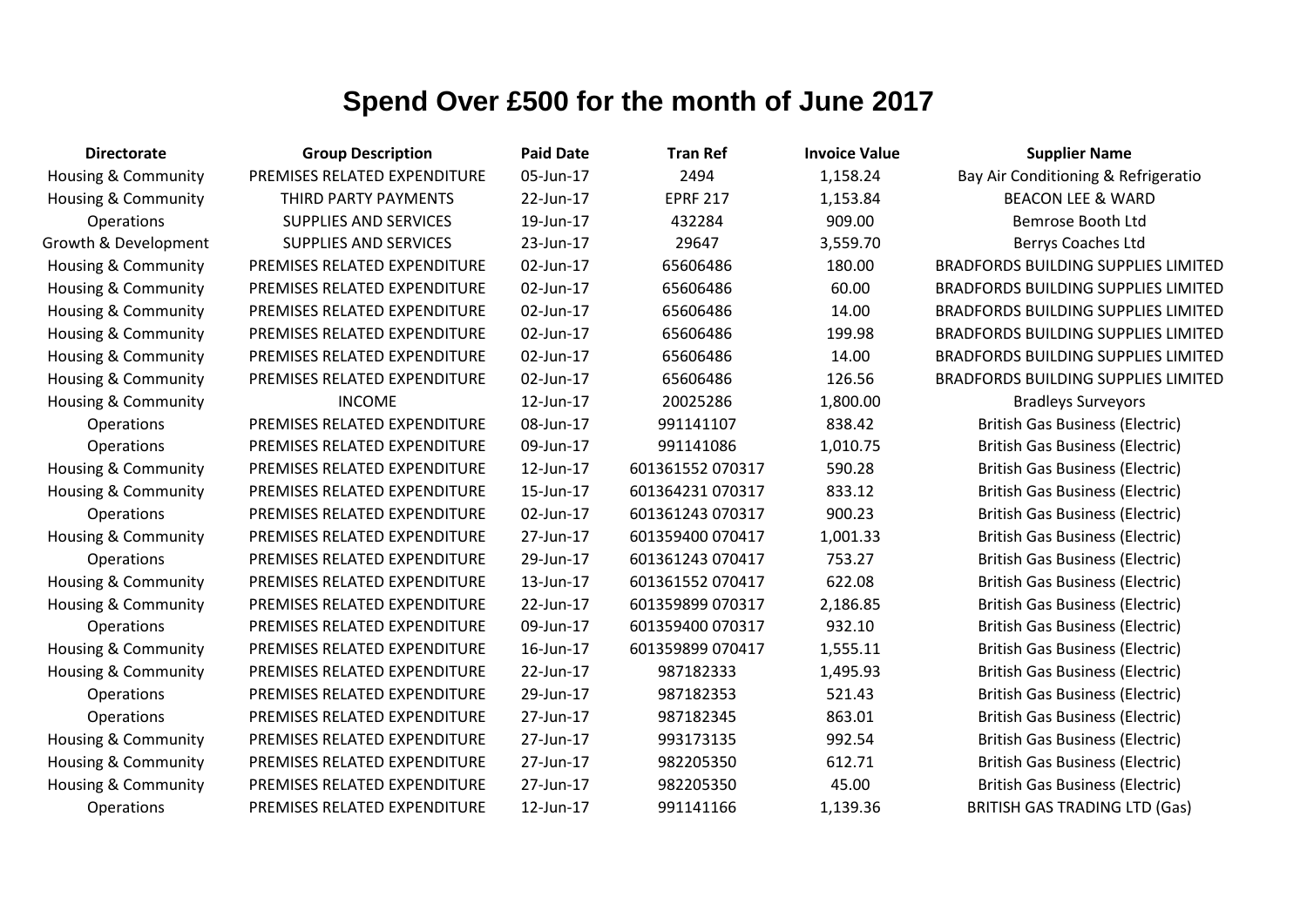| <b>Directorate</b>             | <b>Group Description</b>      | <b>Paid Date</b> | <b>Tran Ref</b> | <b>Invoice Value</b> | <b>Supplier Name</b>                    |
|--------------------------------|-------------------------------|------------------|-----------------|----------------------|-----------------------------------------|
| <b>Capital Payments</b>        | <b>CAPITAL</b>                | 12-Jun-17        | GLO1747726      | 1,131.30             | <b>BRUTON KNOWLES</b>                   |
| Housing & Community            | <b>EMPLOYEES</b>              | 28-Jun-17        | IN-67341-1      | 593.64               | <b>Building Recruitment Company Ltd</b> |
| Housing & Community            | SUPPLIES AND SERVICES         | 07-Jun-17        | IN-66912-1      | 1,132.76             | <b>Building Recruitment Company Ltd</b> |
| <b>Housing &amp; Community</b> | SUPPLIES AND SERVICES         | 12-Jun-17        | IN-67583-1      | 581.52               | <b>Building Recruitment Company Ltd</b> |
| <b>Housing &amp; Community</b> | <b>SUPPLIES AND SERVICES</b>  | 12-Jun-17        | IN-67896-1      | 716.14               | <b>Building Recruitment Company Ltd</b> |
| <b>Housing &amp; Community</b> | <b>SUPPLIES AND SERVICES</b>  | 12-Jun-17        | IN-69130-1      | 716.14               | <b>Building Recruitment Company Ltd</b> |
| <b>Housing &amp; Community</b> | <b>SUPPLIES AND SERVICES</b>  | 12-Jun-17        | IN-68580-1      | 716.14               | <b>Building Recruitment Company Ltd</b> |
| <b>Housing &amp; Community</b> | <b>SUPPLIES AND SERVICES</b>  | 12-Jun-17        | IN-68010-1      | 716.14               | <b>Building Recruitment Company Ltd</b> |
| Operations                     | <b>EMPLOYEES</b>              | 02-Jun-17        | 302724          | 1,250.60             | <b>Butler Rose</b>                      |
| Operations                     | <b>EMPLOYEES</b>              | 09-Jun-17        | 302773          | 1,250.60             | <b>Butler Rose</b>                      |
| Operations                     | <b>EMPLOYEES</b>              | 15-Jun-17        | 302809          | 937.95               | <b>Butler Rose</b>                      |
| Operations                     | PREMISES RELATED EXPENDITURE  | 30-Jun-17        | 122378          | 25,764.48            | <b>CALE BRIPARC LTD</b>                 |
| <b>Housing &amp; Community</b> | <b>SUPPLIES AND SERVICES</b>  | 09-Jun-17        | 6003536626      | 73,828.26            | <b>CAPITA BUSINESS SERVICES LTD</b>     |
| Housing & Community            | <b>EMPLOYEES</b>              | 13-Jun-17        | 2416/0417       | 3,850.00             | <b>Carol Carpenter Training Ltd</b>     |
| Operations                     | <b>SUPPLIES AND SERVICES</b>  | 08-Jun-17        | 2773585         | 3,578.04             | <b>CCS MEDIA LTD</b>                    |
| <b>Housing &amp; Community</b> | PREMISES RELATED EXPENDITURE  | 21-Jun-17        | 16              | 801.57               | <b>Christopher Rowland</b>              |
| <b>Housing &amp; Community</b> | PREMISES RELATED EXPENDITURE  | 21-Jun-17        | 14              | 724.12               | <b>Christopher Rowland</b>              |
| <b>Housing &amp; Community</b> | PREMISES RELATED EXPENDITURE  | 21-Jun-17        | 13              | 914.35               | Christopher Rowland                     |
| <b>Housing &amp; Community</b> | PREMISES RELATED EXPENDITURE  | 21-Jun-17        | 11              | 620.16               | <b>Christopher Rowland</b>              |
| Operations                     | TRANSPORT RELATED EXPENDITURE | 29-Jun-17        | 48439           | 1,750.00             | <b>CHRYSTAL CONSULTING</b>              |
| Operations                     | TRANSPORT RELATED EXPENDITURE | 29-Jun-17        | 48192           | 2,040.00             | <b>CHRYSTAL CONSULTING</b>              |
| Operations                     | TRANSPORT RELATED EXPENDITURE | 29-Jun-17        | 48191           | 560.00               | <b>CHRYSTAL CONSULTING</b>              |
| Operations                     | TRANSPORT RELATED EXPENDITURE | 29-Jun-17        | 48190           | 875.00               | <b>CHRYSTAL CONSULTING</b>              |
| Operations                     | TRANSPORT RELATED EXPENDITURE | 29-Jun-17        | 48453           | 802.91               | <b>CHRYSTAL CONSULTING</b>              |
| <b>Housing &amp; Community</b> | TRANSPORT RELATED EXPENDITURE | 29-Jun-17        | 48453           | 802.89               | <b>CHRYSTAL CONSULTING</b>              |
| Operations                     | TRANSPORT RELATED EXPENDITURE | 29-Jun-17        | 48453           | 802.89               | <b>CHRYSTAL CONSULTING</b>              |
| Operations                     | <b>SUPPLIES AND SERVICES</b>  | 09-Jun-17        | 3127031         | 4,890.00             | <b>CIPFA Business Limited</b>           |
| Operations                     | <b>SUPPLIES AND SERVICES</b>  | 09-Jun-17        | 3125025         | 3,870.00             | <b>CIPFA Business Limited</b>           |
| <b>Balance Sheet</b>           | <b>CURRENT ASSETS</b>         | 26-Jun-17        | TAU/164005      | 601.63               | <b>City Electrical Factors Ltd</b>      |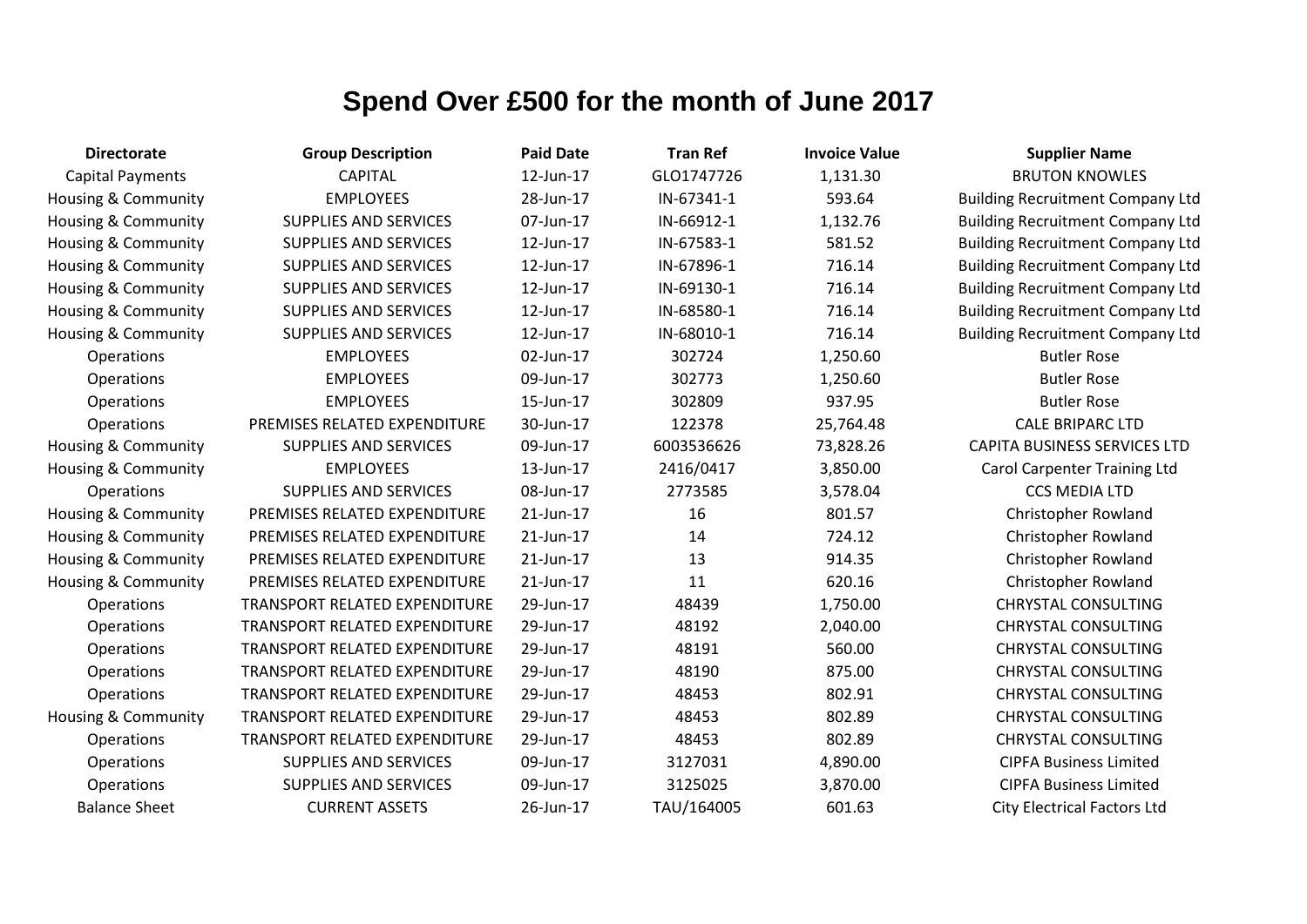| <b>Directorate</b>             | <b>Group Description</b>     | <b>Paid Date</b> | <b>Tran Ref</b> | <b>Invoice Value</b> | <b>Supplier Name</b>                |
|--------------------------------|------------------------------|------------------|-----------------|----------------------|-------------------------------------|
| <b>Balance Sheet</b>           | <b>CURRENT ASSETS</b>        | 29-Jun-17        | TAU/164218      | 565.35               | <b>City Electrical Factors Ltd</b>  |
| <b>Balance Sheet</b>           | <b>CURRENT ASSETS</b>        | 29-Jun-17        | TAU 163790      | 925.19               | <b>City Electrical Factors Ltd</b>  |
| Operations                     | <b>SUPPLIES AND SERVICES</b> | 05-Jun-17        | M/CM042911      | 18,104.23            | <b>CIVICA UK LTD</b>                |
| Operations                     | <b>SUPPLIES AND SERVICES</b> | 12-Jun-17        | C/TB153635      | 4,877.60             | <b>CIVICA UK LTD</b>                |
| <b>Housing &amp; Community</b> | <b>SUPPLIES AND SERVICES</b> | 28-Jun-17        | 750495          | 3,532.00             | <b>CLARKE WILLMOTT</b>              |
| <b>Housing &amp; Community</b> | <b>SUPPLIES AND SERVICES</b> | 28-Jun-17        | 753664          | 7,787.00             | <b>CLARKE WILLMOTT</b>              |
| <b>Housing &amp; Community</b> | THIRD PARTY PAYMENTS         | 12-Jun-17        | RIAD EPRF 195   | 590.00               | Clem Woodward Ltd                   |
| <b>Balance Sheet</b>           | <b>HOLDING ACCOUNTS</b>      | 06-Jun-17        | 928011          | 1,202.90             | Click Travel Ltd                    |
| <b>Balance Sheet</b>           | <b>HOLDING ACCOUNTS</b>      | 15-Jun-17        | 931058          | 645.80               | Click Travel Ltd                    |
| <b>Balance Sheet</b>           | <b>HOLDING ACCOUNTS</b>      | 29-Jun-17        | 936796          | 836.80               | <b>Click Travel Ltd</b>             |
| Growth & Development           | <b>SUPPLIES AND SERVICES</b> | 12-Jun-17        | 1175V           | 6,283.89             | Coast Communications & Mktg Ltd     |
| Housing & Community            | PREMISES RELATED EXPENDITURE | 06-Jun-17        | 20093236        | 505.00               | Colt International Ltd              |
| Operations                     | <b>TRANSFER PAYMENTS</b>     | 02-Jun-17        | 2013722         | 20,000.00            | <b>COMPASS DISABILITY SERVICES</b>  |
| <b>Housing &amp; Community</b> | PREMISES RELATED EXPENDITURE | 06-Jun-17        | 142984          | 917.00               | <b>COOMBER SECURITY SYSTEMS LTD</b> |
| Operations                     | <b>SUPPLIES AND SERVICES</b> | 14-Jun-17        | 147260          | 1,625.00             | <b>COOMBER SECURITY SYSTEMS LTD</b> |
| Operations                     | <b>EMPLOYEES</b>             | 15-Jun-17        | 441846          | 968.66               | <b>Cordant People</b>               |
| Operations                     | <b>EMPLOYEES</b>             | 21-Jun-17        | 446555          | 968.66               | <b>Cordant People</b>               |
| Operations                     | <b>EMPLOYEES</b>             | 09-Jun-17        | 446556          | 575.35               | <b>Cordant People</b>               |
| Operations                     | <b>EMPLOYEES</b>             | 09-Jun-17        | 446557          | 590.50               | <b>Cordant People</b>               |
| Operations                     | <b>EMPLOYEES</b>             | 09-Jun-17        | 450767          | 575.35               | <b>Cordant People</b>               |
| Operations                     | <b>EMPLOYEES</b>             | 15-Jun-17        | 450766          | 968.66               | <b>Cordant People</b>               |
| Operations                     | <b>EMPLOYEES</b>             | 09-Jun-17        | 447914          | 507.83               | <b>Cordant People</b>               |
| Operations                     | <b>EMPLOYEES</b>             | 30-Jun-17        | 452172          | 968.66               | <b>Cordant People</b>               |
| Operations                     | <b>EMPLOYEES</b>             | 30-Jun-17        | 45336           | 501.93               | <b>Cordant People</b>               |
| Operations                     | <b>EMPLOYEES</b>             | 30-Jun-17        | 453635          | 555.07               | <b>Cordant People</b>               |
| Operations                     | <b>EMPLOYEES</b>             | 30-Jun-17        | 453634          | 555.07               | <b>Cordant People</b>               |
| Operations                     | <b>EMPLOYEES</b>             | 30-Jun-17        | 453633          | 549.17               | <b>Cordant People</b>               |
| Operations                     | <b>EMPLOYEES</b>             | 30-Jun-17        | 453632          | 507.83               | <b>Cordant People</b>               |
| Operations                     | <b>EMPLOYEES</b>             | 30-Jun-17        | 453631          | 566.88               | <b>Cordant People</b>               |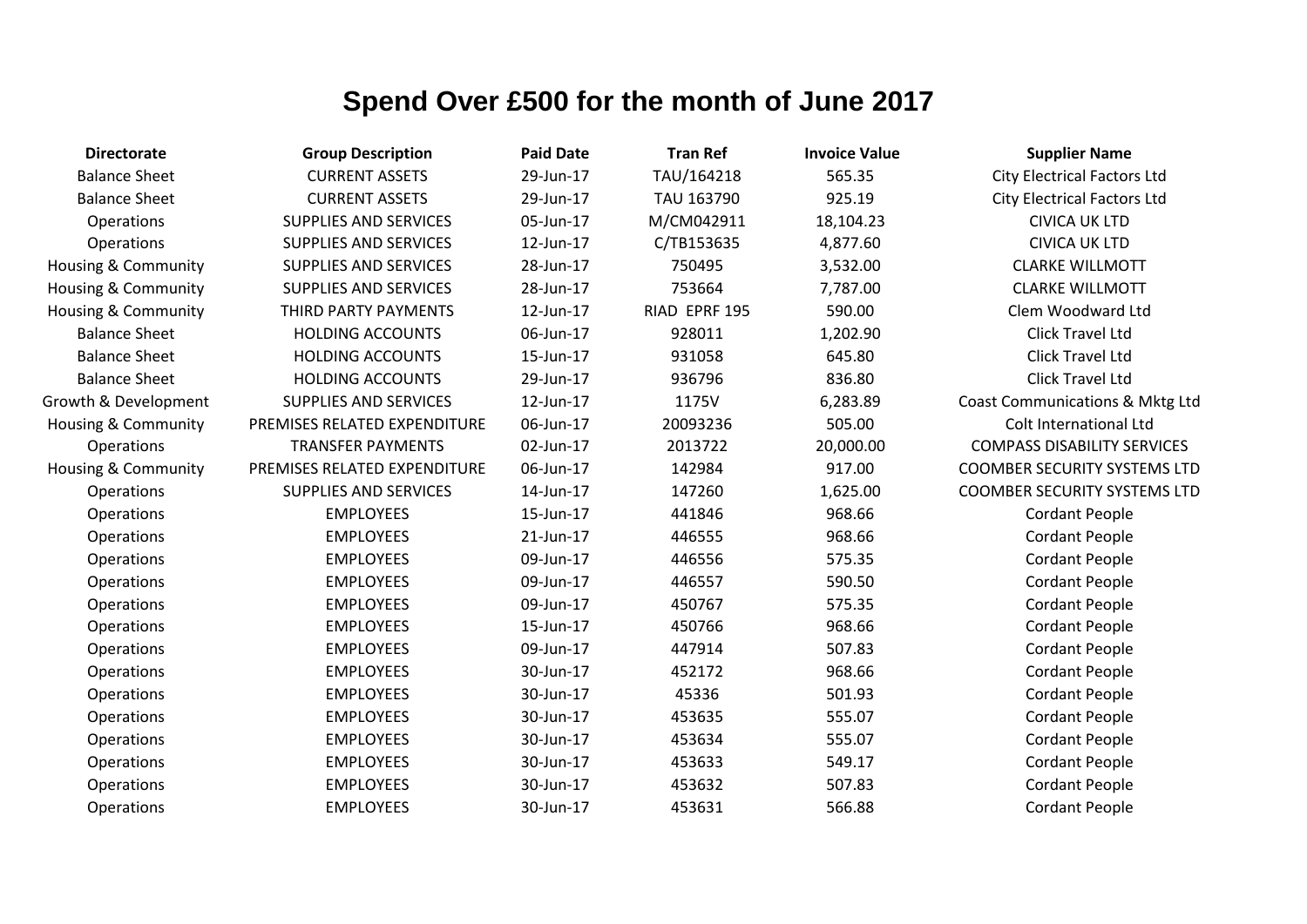| <b>Directorate</b>             | <b>Group Description</b>     | <b>Paid Date</b> | <b>Tran Ref</b>       | <b>Invoice Value</b> | <b>Supplier Name</b>                 |
|--------------------------------|------------------------------|------------------|-----------------------|----------------------|--------------------------------------|
| Operations                     | <b>EMPLOYEES</b>             | 30-Jun-17        | 453630                | 575.35               | <b>Cordant People</b>                |
| Operations                     | <b>EMPLOYEES</b>             | 30-Jun-17        | 453629                | 968.66               | <b>Cordant People</b>                |
| <b>Capital Payments</b>        | <b>CAPITAL</b>               | 09-Jun-17        | <b>GRANT EPRF 172</b> | 1,486.00             | <b>CORFE PARISH COUNCIL</b>          |
| Growth & Development           | <b>SUPPLIES AND SERVICES</b> | 23-Jun-17        | 8                     | 2,000.00             | Cornerstone Enterprise Support Ltd   |
| Operations                     | PREMISES RELATED EXPENDITURE | 15-Jun-17        | 11880123              | 681.17               | <b>CORONA ENERGY RETAIL 4 LTD</b>    |
| Operations                     | PREMISES RELATED EXPENDITURE | 29-Jun-17        | 11954181              | 1,659.63             | <b>CORONA ENERGY RETAIL 4 LTD</b>    |
| Operations                     | PREMISES RELATED EXPENDITURE | 02-Jun-17        | 11954190              | 2,930.74             | <b>CORONA ENERGY RETAIL 4 LTD</b>    |
| <b>Housing &amp; Community</b> | PREMISES RELATED EXPENDITURE | 15-Jun-17        | 11954184              | 777.39               | <b>CORONA ENERGY RETAIL 4 LTD</b>    |
| <b>Housing &amp; Community</b> | PREMISES RELATED EXPENDITURE | 15-Jun-17        | 12028849              | 503.52               | <b>CORONA ENERGY RETAIL 4 LTD</b>    |
| Operations                     | PREMISES RELATED EXPENDITURE | 27-Jun-17        | 12028845              | 2,475.71             | <b>CORONA ENERGY RETAIL 4 LTD</b>    |
| Operations                     | PREMISES RELATED EXPENDITURE | 29-Jun-17        | 12028835              | 1,189.23             | <b>CORONA ENERGY RETAIL 4 LTD</b>    |
| <b>Balance Sheet</b>           | <b>CURRENT ASSETS</b>        | 12-Jun-17        | 8200472750            | 514.44               | <b>Crown Paints LTD</b>              |
| Housing & Community            | <b>SUPPLIES AND SERVICES</b> | 02-Jun-17        | 10004154              | 1,035.02             | <b>CSL DualCom Ltd</b>               |
| <b>Housing &amp; Community</b> | <b>SUPPLIES AND SERVICES</b> | 07-Jun-17        | 10003815              | 165.23               | <b>CSL DualCom Ltd</b>               |
| Housing & Community            | <b>SUPPLIES AND SERVICES</b> | 07-Jun-17        | 10003815              | 469.26               | <b>CSL DualCom Ltd</b>               |
| <b>Housing &amp; Community</b> | <b>SUPPLIES AND SERVICES</b> | 07-Jun-17        | 10003815              | 820.05               | <b>CSL DualCom Ltd</b>               |
| Housing & Community            | PREMISES RELATED EXPENDITURE | 15-Jun-17        | 2968                  | 335.00               | DALE NIXON T/A TAUNTON FENCING COM   |
| Housing & Community            | PREMISES RELATED EXPENDITURE | 15-Jun-17        | 2968                  | 250.00               | DALE NIXON T/A TAUNTON FENCING COM   |
| <b>Housing &amp; Community</b> | PREMISES RELATED EXPENDITURE | 29-Jun-17        | SI126381              | 756.00               | Dale Power Solutions Ltd             |
| Operations                     | <b>SUPPLIES AND SERVICES</b> | 12-Jun-17        | 2118126               | 522.67               | Devon Garden Machinery               |
| <b>Balance Sheet</b>           | <b>CURRENT ASSETS</b>        | 16-Jun-17        | 1705/65060            | 1,747.29             | DEVONDALE ELECTRICAL DISTRIBUTORS L  |
| <b>Balance Sheet</b>           | <b>CURRENT ASSETS</b>        | 19-Jun-17        | 1705/67907            | 768.00               | DEVONDALE ELECTRICAL DISTRIBUTORS L  |
| Housing & Community            | THIRD PARTY PAYMENTS         | 13-Jun-17        | 1065                  | 942.00               | <b>East Meets South West Limited</b> |
| <b>Housing &amp; Community</b> | THIRD PARTY PAYMENTS         | 13-Jun-17        | 1195                  | 27,440.00            | <b>East Meets South West Limited</b> |
| Operations                     | <b>EMPLOYEES</b>             | 06-Jun-17        | IN146936537           | 5,278.26             | Edenred (UK Group) Ltd               |
| Operations                     | <b>EMPLOYEES</b>             | 06-Jun-17        | IN146936537           | 36.95                | Edenred (UK Group) Ltd               |
| Operations                     | PREMISES RELATED EXPENDITURE | 12-Jun-17        | 1.38821E+15           | 5,209.54             | <b>EDF Energy</b>                    |
| <b>Housing &amp; Community</b> | PREMISES RELATED EXPENDITURE | 20-Jun-17        | 2818181               | 1,929.21             | <b>EDF Energy</b>                    |
| <b>Housing &amp; Community</b> | PREMISES RELATED EXPENDITURE | 20-Jun-17        | 2818181               | 15.87                | <b>EDF Energy</b>                    |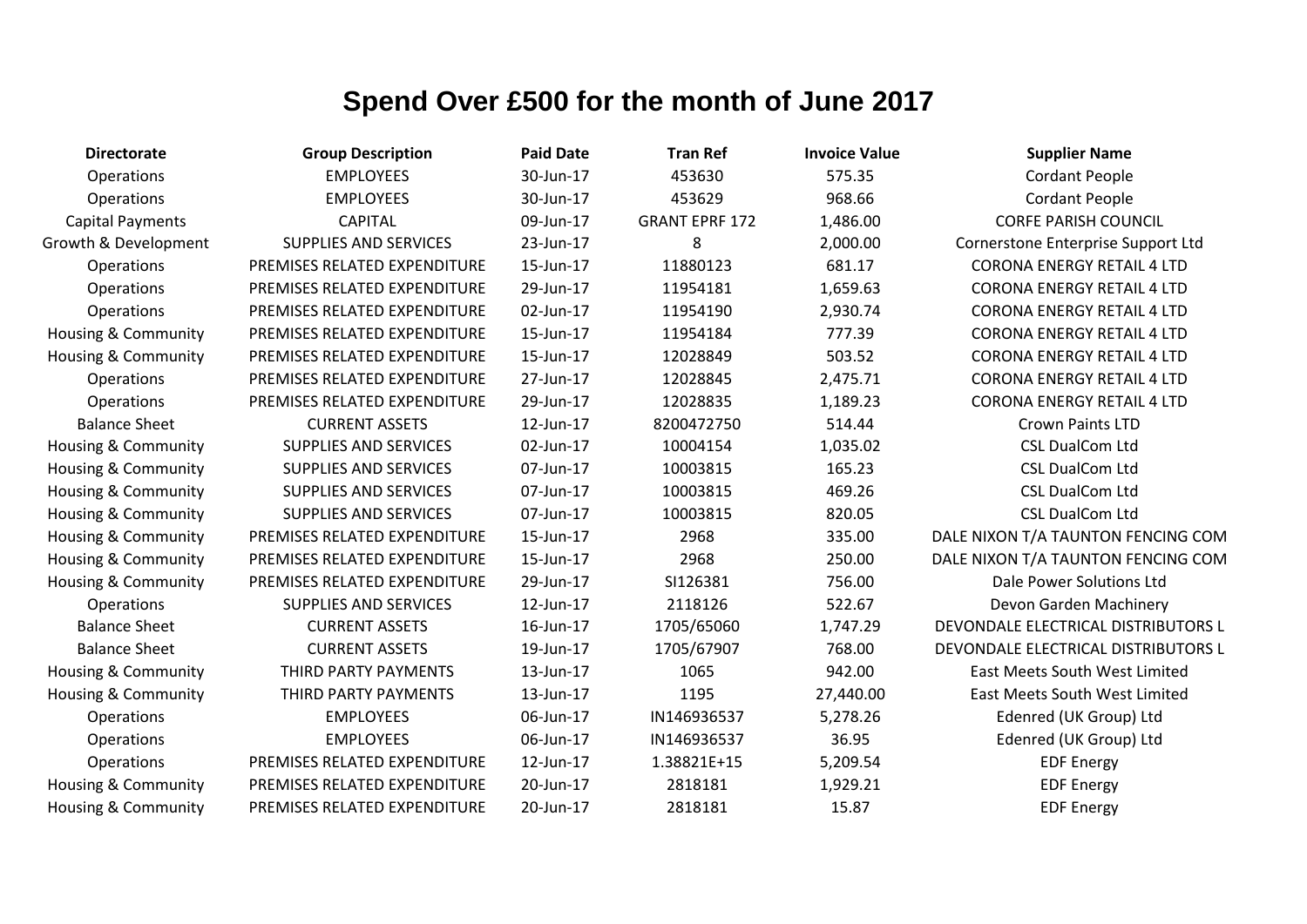| <b>Directorate</b>             | <b>Group Description</b>     | <b>Paid Date</b> | <b>Tran Ref</b> | <b>Invoice Value</b> | <b>Supplier Name</b>                    |
|--------------------------------|------------------------------|------------------|-----------------|----------------------|-----------------------------------------|
| <b>Balance Sheet</b>           | <b>CURRENT ASSETS</b>        | 29-Jun-17        | 808-401626A     | 1,392.93             | <b>Electric Center</b>                  |
| <b>Balance Sheet</b>           | <b>CURRENT ASSETS</b>        | 30-Jun-17        | 808-401869      | 1,166.77             | <b>Electric Center</b>                  |
| Operations                     | <b>SUPPLIES AND SERVICES</b> | 05-Jun-17        | 1320            | 958.80               | <b>EMPIRE SIGNS LIMITED</b>             |
| Operations                     | <b>SUPPLIES AND SERVICES</b> | 05-Jun-17        | 16104151        | 1,815.07             | Facultatieve Technologies Ltd           |
| Operations                     | <b>SUPPLIES AND SERVICES</b> | 08-Jun-17        | 17100245        | 917.39               | Facultatieve Technologies Ltd           |
| Growth & Development           | <b>SUPPLIES AND SERVICES</b> | 15-Jun-17        | 567/02B         | 9,910.00             | <b>Foster Wilson Architects</b>         |
| <b>Operations</b>              | <b>SUPPLIES AND SERVICES</b> | 26-Jun-17        | <b>EPRF 235</b> | 750.00               | FRIENDS OF FRENCH WEIR PARK             |
| Growth & Development           | <b>SUPPLIES AND SERVICES</b> | 12-Jun-17        | SOMERFEST/01    | 2,500.00             | <b>Fuse Performance Ltd</b>             |
| Growth & Development           | <b>SUPPLIES AND SERVICES</b> | 02-Jun-17        | SOMERFEST/02    | 6,250.00             | <b>Fuse Performance Ltd</b>             |
| <b>Housing &amp; Community</b> | PREMISES RELATED EXPENDITURE | 19-Jun-17        | 1011159         | 695.00               | G & L Consultancy Ltd                   |
| <b>Housing &amp; Community</b> | <b>EMPLOYEES</b>             | 21-Jun-17        | 1011244         | 1,590.00             | G & L Consultancy Ltd                   |
| Housing & Community            | <b>EMPLOYEES</b>             | 21-Jun-17        | 1011073         | 900.00               | G & L Consultancy Ltd                   |
| <b>Capital Payments</b>        | <b>CAPITAL</b>               | 19-Jun-17        | AM121-036       | 71,847.28            | <b>Galliford Try Partnerships SW</b>    |
| <b>Capital Payments</b>        | <b>CAPITAL</b>               | 19-Jun-17        | AM121-037       | 86,105.63            | <b>Galliford Try Partnerships SW</b>    |
| <b>Balance Sheet</b>           | <b>CURRENT ASSETS</b>        | 05-Jun-17        | 17-512-MR       | 675.00               | GB Sport & Leisure UK Ltd               |
| Operations                     | <b>SUPPLIES AND SERVICES</b> | 23-Jun-17        | 17-575-MR       | 1,781.00             | GB Sport & Leisure UK Ltd               |
| Growth & Development           | <b>SUPPLIES AND SERVICES</b> | 13-Jun-17        | D250110891707   | 837.48               | <b>GE CAPITAL EQUIPMENT FINANCE LTD</b> |
| <b>Housing &amp; Community</b> | THIRD PARTY PAYMENTS         | 23-Jun-17        | <b>EPRF 289</b> | 1,600.00             | <b>Gibbins Richards</b>                 |
| <b>Capital Payments</b>        | <b>CAPITAL</b>               | 30-Jun-17        | BLMS0411/036    | 1,500.00             | <b>Gleeds Management Services</b>       |
| Corporate Management           | <b>SUPPLIES AND SERVICES</b> | 13-Jun-17        | SI-024731       | 689.60               | <b>GLL (Trading) Limited</b>            |
| Operations                     | <b>SUPPLIES AND SERVICES</b> | 30-Jun-17        | SI-017987       | 2,800.00             | <b>GLL (Trading) Limited</b>            |
| Operations                     | <b>SUPPLIES AND SERVICES</b> | 08-Jun-17        | 1007355562      | 944.00               | <b>HAYS Specialist Recruitment</b>      |
| Operations                     | <b>EMPLOYEES</b>             | 02-Jun-17        | 1007422162      | 1,450.00             | <b>HAYS Specialist Recruitment</b>      |
| <b>Operations</b>              | <b>SUPPLIES AND SERVICES</b> | 08-Jun-17        | 1007376193      | 1,180.00             | <b>HAYS Specialist Recruitment</b>      |
| Operations                     | <b>EMPLOYEES</b>             | 15-Jun-17        | 1007591826      | 923.52               | <b>HAYS Specialist Recruitment</b>      |
| Operations                     | <b>EMPLOYEES</b>             | 15-Jun-17        | 1007568353      | 923.52               | <b>HAYS Specialist Recruitment</b>      |
| Operations                     | <b>EMPLOYEES</b>             | 15-Jun-17        | 1007545035      | 923.52               | <b>HAYS Specialist Recruitment</b>      |
| Operations                     | <b>EMPLOYEES</b>             | 15-Jun-17        | 1007525608      | 748.80               | <b>HAYS Specialist Recruitment</b>      |
| Operations                     | <b>EMPLOYEES</b>             | 15-Jun-17        | 1007507855      | 923.52               | <b>HAYS Specialist Recruitment</b>      |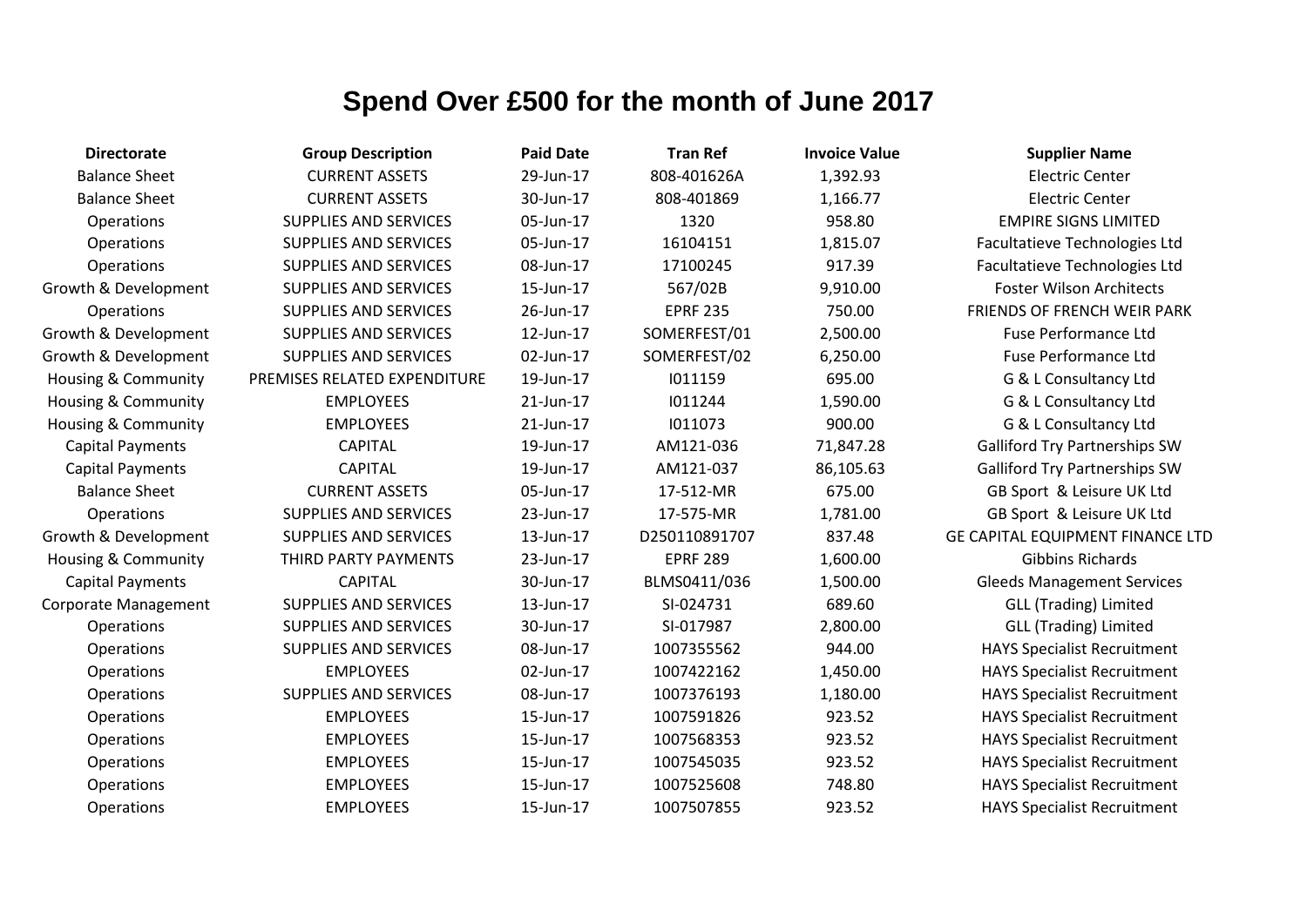| <b>Directorate</b>             | <b>Group Description</b>      | <b>Paid Date</b> | <b>Tran Ref</b> | <b>Invoice Value</b> | <b>Supplier Name</b>               |
|--------------------------------|-------------------------------|------------------|-----------------|----------------------|------------------------------------|
| Operations                     | <b>EMPLOYEES</b>              | 15-Jun-17        | 1007488909      | 748.80               | <b>HAYS Specialist Recruitment</b> |
| Operations                     | <b>EMPLOYEES</b>              | 15-Jun-17        | 1007480482      | 748.80               | <b>HAYS Specialist Recruitment</b> |
| Operations                     | <b>EMPLOYEES</b>              | 15-Jun-17        | 1007483329      | 923.52               | <b>HAYS Specialist Recruitment</b> |
| <b>Housing &amp; Community</b> | <b>SUPPLIES AND SERVICES</b>  | 07-Jun-17        | SUNI/10560      | 825.00               | <b>Hemming Group Ltd</b>           |
| Growth & Development           | <b>EMPLOYEES</b>              | 03-Jun-17        | 9008            | 963.33               | <b>HOLIDAY INN EXPRESS TAUNTON</b> |
| Growth & Development           | <b>SUPPLIES AND SERVICES</b>  | 23-Jun-17        | 11597           | 7,500.00             | Horwath HTL Ltd                    |
| Housing & Community            | PREMISES RELATED EXPENDITURE  | 06-Jun-17        | 994/0126850     | 929.44               | Howdens Joinery                    |
| <b>Housing &amp; Community</b> | PREMISES RELATED EXPENDITURE  | 06-Jun-17        | 994/0126848     | 982.70               | Howdens Joinery                    |
| Housing & Community            | PREMISES RELATED EXPENDITURE  | 06-Jun-17        | 994/0126846     | 608.41               | Howdens Joinery                    |
| <b>Housing &amp; Community</b> | PREMISES RELATED EXPENDITURE  | 08-Jun-17        | 994/0127198     | 684.22               | Howdens Joinery                    |
| Housing & Community            | PREMISES RELATED EXPENDITURE  | 12-Jun-17        | 994/0127131     | 832.78               | Howdens Joinery                    |
| <b>Housing &amp; Community</b> | PREMISES RELATED EXPENDITURE  | 14-Jun-17        | 994/0127261     | 716.80               | Howdens Joinery                    |
| Housing & Community            | PREMISES RELATED EXPENDITURE  | 16-Jun-17        | 994/0127390     | 786.13               | Howdens Joinery                    |
| <b>Housing &amp; Community</b> | PREMISES RELATED EXPENDITURE  | 19-Jun-17        | 994/0125571     | 737.62               | Howdens Joinery                    |
| Housing & Community            | PREMISES RELATED EXPENDITURE  | 19-Jun-17        | 994/0125690     | 838.34               | Howdens Joinery                    |
| <b>Housing &amp; Community</b> | PREMISES RELATED EXPENDITURE  | 19-Jun-17        | 994/0125660     | 814.16               | Howdens Joinery                    |
| <b>Housing &amp; Community</b> | PREMISES RELATED EXPENDITURE  | 19-Jun-17        | 994/0125661     | 695.06               | Howdens Joinery                    |
| <b>Housing &amp; Community</b> | PREMISES RELATED EXPENDITURE  | 21-Jun-17        | 994/0126226     | 905.92               | Howdens Joinery                    |
| Housing & Community            | PREMISES RELATED EXPENDITURE  | 21-Jun-17        | 994/0126379     | 645.99               | Howdens Joinery                    |
| <b>Housing &amp; Community</b> | PREMISES RELATED EXPENDITURE  | 21-Jun-17        | 994/0126152     | 931.04               | Howdens Joinery                    |
| <b>Housing &amp; Community</b> | PREMISES RELATED EXPENDITURE  | 22-Jun-17        | 994/0126383     | 729.54               | Howdens Joinery                    |
| <b>Housing &amp; Community</b> | PREMISES RELATED EXPENDITURE  | 23-Jun-17        | 994/0123365     | 1,289.19             | Howdens Joinery                    |
|                                |                               | 29-Jun-17        | 994/0128038     | 623.78               | Howdens Joinery                    |
| <b>Capital Payments</b>        | <b>CAPITAL</b>                | 06-Jun-17        | 3378667         | 23,329.63            | INSIGHT DIRECT (UK) LTD            |
| Housing & Community            | <b>SUPPLIES AND SERVICES</b>  | 07-Jun-17        | 10484           | 528.00               | <b>Intercard Limited</b>           |
| <b>Housing &amp; Community</b> | <b>SUPPLIES AND SERVICES</b>  | 07-Jun-17        | 10484           | 15.00                | <b>Intercard Limited</b>           |
| Housing & Community            | PREMISES RELATED EXPENDITURE  | 05-Jun-17        | 126             | 990.00               | J C Electrical Services            |
| <b>Capital Payments</b>        | <b>CAPITAL</b>                | 29-Jun-17        | JB01/I10019897  | 3,499.85             | J. Bailey & Sons Ltd               |
| Operations                     | TRANSPORT RELATED EXPENDITURE | 05-Jun-17        | 32392           | 1,878.32             | <b>JCB Finance Ltd</b>             |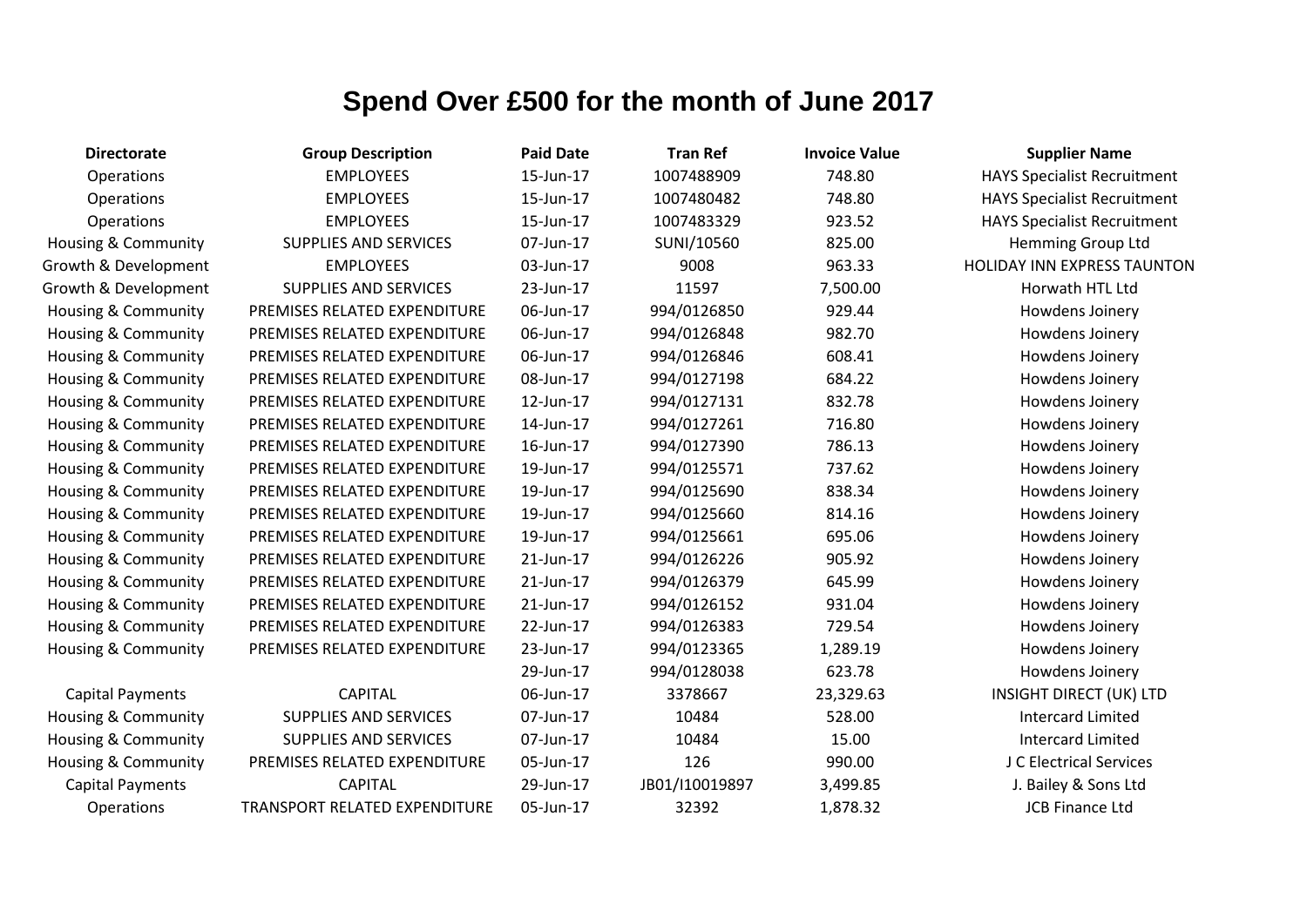| <b>Directorate</b>             | <b>Group Description</b>      | <b>Paid Date</b> | <b>Tran Ref</b> | <b>Invoice Value</b> | <b>Supplier Name</b>                |
|--------------------------------|-------------------------------|------------------|-----------------|----------------------|-------------------------------------|
| Operations                     | TRANSPORT RELATED EXPENDITURE | 05-Jun-17        | 65492           | 1,354.09             | <b>JCB Finance Ltd</b>              |
| Operations                     | TRANSPORT RELATED EXPENDITURE | 05-Jun-17        | 66321           | 1,354.09             | <b>JCB Finance Ltd</b>              |
| <b>Balance Sheet</b>           | <b>CURRENT ASSETS</b>         | 13-Jun-17        | 218617          | 581.38               | Kingfisher Packaging                |
| <b>Balance Sheet</b>           | <b>CURRENT ASSETS</b>         | 19-Jun-17        | 218779          | 1,080.00             | Kingfisher Packaging                |
| Growth & Development           | <b>SUPPLIES AND SERVICES</b>  | 08-Jun-17        | 3005443         | 2,991.00             | Kontrolit.net Limited               |
| Growth & Development           | <b>SUPPLIES AND SERVICES</b>  | 28-Jun-17        | 3005500         | 2,991.00             | Kontrolit.net Limited               |
| Housing & Community            | PREMISES RELATED EXPENDITURE  | 12-Jun-17        | 9036342293      | 596.67               | Lafarge Tarmac Trading Ltd          |
| <b>Housing &amp; Community</b> | PREMISES RELATED EXPENDITURE  | 12-Jun-17        | 9036328045      | 581.57               | Lafarge Tarmac Trading Ltd          |
| <b>Corporate Management</b>    | <b>SUPPLIES AND SERVICES</b>  | 28-Jun-17        | 289920          | 220.00               | Latcham Direct Ltd                  |
| <b>Corporate Management</b>    | <b>SUPPLIES AND SERVICES</b>  | 28-Jun-17        | 289920          | 14.19                | Latcham Direct Ltd                  |
| <b>Corporate Management</b>    | <b>SUPPLIES AND SERVICES</b>  | 28-Jun-17        | 289920          | 310.00               | Latcham Direct Ltd                  |
| <b>Corporate Management</b>    | <b>SUPPLIES AND SERVICES</b>  | 28-Jun-17        | 289920          | 12.98                | Latcham Direct Ltd                  |
| <b>Corporate Management</b>    | <b>SUPPLIES AND SERVICES</b>  | 28-Jun-17        | 289920          | 12.29                | Latcham Direct Ltd                  |
| <b>Corporate Management</b>    | <b>SUPPLIES AND SERVICES</b>  | 28-Jun-17        | 289920          | 135.00               | Latcham Direct Ltd                  |
| <b>Corporate Management</b>    | <b>SUPPLIES AND SERVICES</b>  | 28-Jun-17        | 289920          | 224.70               | Latcham Direct Ltd                  |
| <b>Corporate Management</b>    | <b>SUPPLIES AND SERVICES</b>  | 28-Jun-17        | 289920          | 16.00                | Latcham Direct Ltd                  |
| <b>Corporate Management</b>    | <b>SUPPLIES AND SERVICES</b>  | 28-Jun-17        | 289920          | 13.59                | Latcham Direct Ltd                  |
| Operations                     | TRANSPORT RELATED EXPENDITURE | 15-Jun-17        | IRIN532009      | 1,112.52             | Lex Autolease Ltd                   |
| Operations                     | TRANSPORT RELATED EXPENDITURE | 06-Jun-17        | MRI5231884      | 4,383.48             | Lex Autolease Ltd                   |
| Operations                     | TRANSPORT RELATED EXPENDITURE | 29-Jun-17        | 68222           | 1,223.48             | Lloyds & Co (Letchworth) Ltd        |
| <b>Corporate Management</b>    | <b>EMPLOYEES</b>              | 09-Jun-17        | 40152763        | 545.00               | LOCAL GOVERNMENT ASSOCIATION        |
| <b>Corporate Management</b>    | <b>EMPLOYEES</b>              | 09-Jun-17        | 40152764        | 1,090.00             | LOCAL GOVERNMENT ASSOCIATION        |
| <b>Balance Sheet</b>           | <b>CURRENT ASSETS</b>         | 02-Jun-17        | 100183          | 603.32               | Locks, Doors & Window Fittings      |
| <b>Balance Sheet</b>           | <b>CURRENT ASSETS</b>         | 30-Jun-17        | 100934          | 613.95               | Locks, Doors & Window Fittings      |
| <b>Housing &amp; Community</b> | <b>SUPPLIES AND SERVICES</b>  | 27-Jun-17        | R3504           | 1,464.48             | Longcroft Building Services Limited |
| Operations                     | SUPPLIES AND SERVICES         | 06-Jun-17        | 951031          | 558.00               | <b>LOOMIS UK LTD</b>                |
| Operations                     | <b>SUPPLIES AND SERVICES</b>  | 06-Jun-17        | 951030          | 833.85               | LOOMIS UK LTD                       |
| Operations                     | <b>SUPPLIES AND SERVICES</b>  | 06-Jun-17        | 957099          | 833.85               | LOOMIS UK LTD                       |
| Operations                     | <b>SUPPLIES AND SERVICES</b>  | 06-Jun-17        | 957100          | 558.00               | <b>LOOMIS UK LTD</b>                |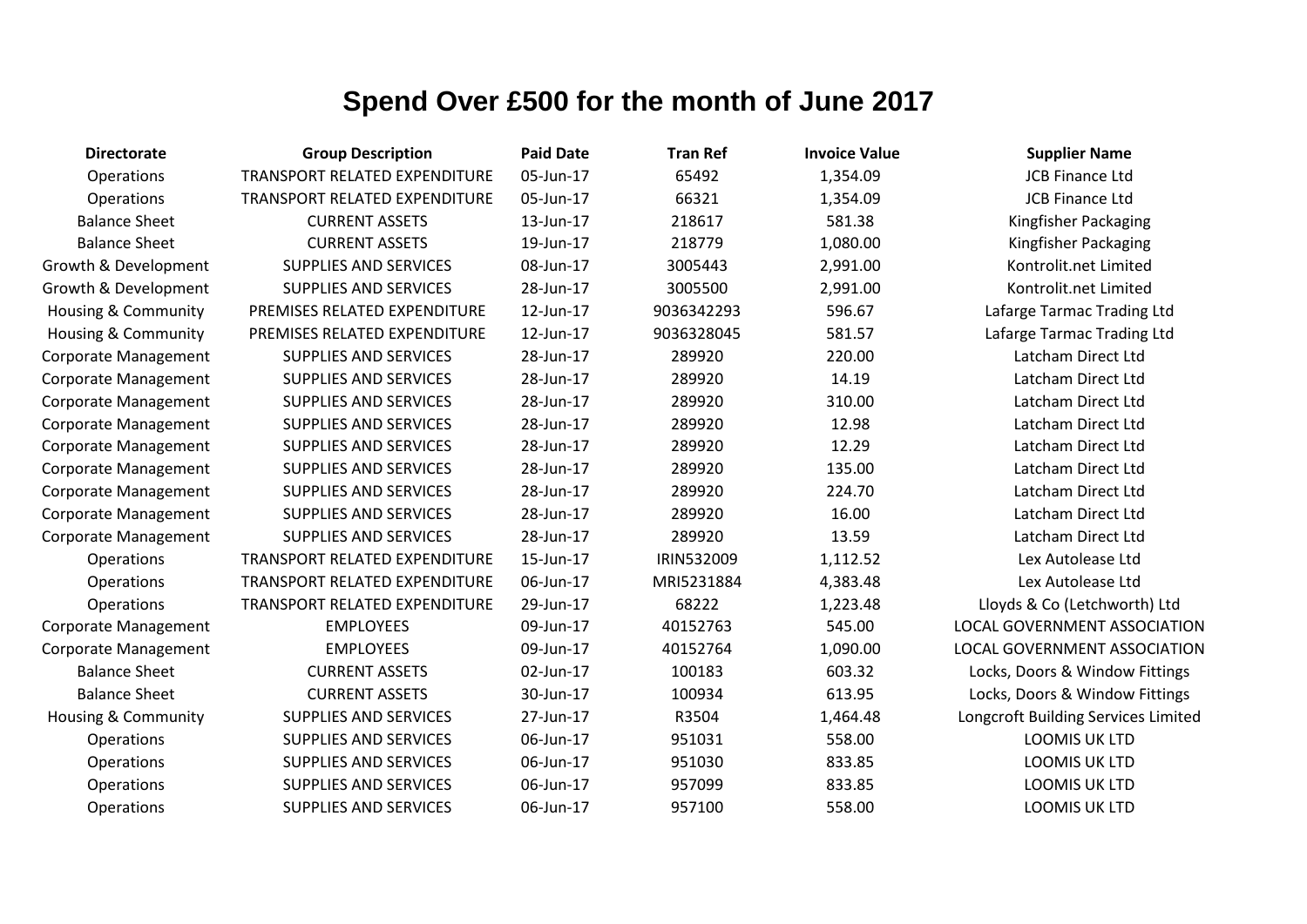| <b>Directorate</b>             | <b>Group Description</b>     | <b>Paid Date</b> | <b>Tran Ref</b> | <b>Invoice Value</b> | <b>Supplier Name</b>                       |
|--------------------------------|------------------------------|------------------|-----------------|----------------------|--------------------------------------------|
| Operations                     | <b>SUPPLIES AND SERVICES</b> | 21-Jun-17        | 963124          | 833.85               | <b>LOOMIS UK LTD</b>                       |
| Operations                     | <b>SUPPLIES AND SERVICES</b> | 21-Jun-17        | 963125          | 558.00               | <b>LOOMIS UK LTD</b>                       |
| <b>Housing &amp; Community</b> | <b>SUPPLIES AND SERVICES</b> | 22-Jun-17        | SIN00036254/A   | 6,468.75             | Low Carbon Exchange Ltd                    |
| <b>Housing &amp; Community</b> | <b>SUPPLIES AND SERVICES</b> | 05-Jun-17        | 355             | 525.00               | Low Carbon Expert Ltd                      |
| <b>Housing &amp; Community</b> | PREMISES RELATED EXPENDITURE | 05-Jun-17        | 18535           | 1,890.00             | M B H Industrial Services Ltd              |
| <b>Housing &amp; Community</b> | PREMISES RELATED EXPENDITURE | 30-Jun-17        | 131             | 1,110.00             | M&I SHIER                                  |
| Housing & Community            | PREMISES RELATED EXPENDITURE | 30-Jun-17        | 129             | 1,400.00             | M&I SHIER                                  |
| <b>Housing &amp; Community</b> | PREMISES RELATED EXPENDITURE | 30-Jun-17        | 129             | 268.00               | M&I SHIER                                  |
| <b>Housing &amp; Community</b> | PREMISES RELATED EXPENDITURE | 30-Jun-17        | 128             | 1,170.00             | M&I SHIER                                  |
| Housing & Community            | PREMISES RELATED EXPENDITURE | 16-Jun-17        | P43319-P43322   | 4,151.28             | MAGNA WEST SOMERSET HOUSING ASSOCIA        |
| Operations                     | <b>SUPPLIES AND SERVICES</b> | 14-Jun-17        | 174788          | 98.70                | Mangar linternational Ltd                  |
| Operations                     | <b>SUPPLIES AND SERVICES</b> | 14-Jun-17        | 174788          | 328.21               | Mangar linternational Ltd                  |
| Operations                     | <b>SUPPLIES AND SERVICES</b> | 14-Jun-17        | 174788          | 76.00                | Mangar linternational Ltd                  |
| <b>Cost of Services</b>        | <b>SUPPLIES AND SERVICES</b> | 23-Jun-17        | 367             | 0.00                 | MARTIN JAMES CONSULTANCY LTD               |
| <b>Cost of Services</b>        | SUPPLIES AND SERVICES        | 23-Jun-17        | 368             | 2,103.65             | MARTIN JAMES CONSULTANCY LTD               |
| Cost of Services               | <b>SUPPLIES AND SERVICES</b> | 23-Jun-17        | 372             | 0.00                 | <b>MARTIN JAMES CONSULTANCY LTD</b>        |
| Cost of Services               | <b>SUPPLIES AND SERVICES</b> | 30-Jun-17        | 375             | 5,440.00             | MARTIN JAMES CONSULTANCY LTD               |
| Operations                     | <b>SUPPLIES AND SERVICES</b> | 09-Jun-17        | SI193252        | 314.61               | <b>MasterCard Payment Gateway Services</b> |
| Operations                     | <b>SUPPLIES AND SERVICES</b> | 09-Jun-17        | SI193252        | 440.62               | <b>MasterCard Payment Gateway Services</b> |
| Operations                     | <b>SUPPLIES AND SERVICES</b> | 09-Jun-17        | SI193252        | 20.43                | <b>MasterCard Payment Gateway Services</b> |
| Operations                     | <b>SUPPLIES AND SERVICES</b> | 09-Jun-17        | SI193252        | 7.09                 | <b>MasterCard Payment Gateway Services</b> |
| Housing & Community            | <b>SUPPLIES AND SERVICES</b> | 09-Jun-17        | SI193252        | 249.42               | <b>MasterCard Payment Gateway Services</b> |
| Operations                     | <b>SUPPLIES AND SERVICES</b> | 09-Jun-17        | SI193252        | 17.83                | <b>MasterCard Payment Gateway Services</b> |
| Operations                     | <b>SUPPLIES AND SERVICES</b> | 16-Jun-17        | SI194299070617  | 502.70               | <b>MasterCard Payment Gateway Services</b> |
| Operations                     | <b>SUPPLIES AND SERVICES</b> | 16-Jun-17        | SI194299070617  | 186.46               | <b>MasterCard Payment Gateway Services</b> |
| Operations                     | <b>SUPPLIES AND SERVICES</b> | 16-Jun-17        | SI194299070617  | 16.37                | <b>MasterCard Payment Gateway Services</b> |
| Operations                     | <b>SUPPLIES AND SERVICES</b> | 16-Jun-17        | SI194299070617  | 4.41                 | <b>MasterCard Payment Gateway Services</b> |
| Housing & Community            | <b>SUPPLIES AND SERVICES</b> | 16-Jun-17        | SI194299070617  | 226.12               | <b>MasterCard Payment Gateway Services</b> |
| Operations                     | <b>SUPPLIES AND SERVICES</b> | 16-Jun-17        | SI194299070617  | 8.94                 | <b>MasterCard Payment Gateway Services</b> |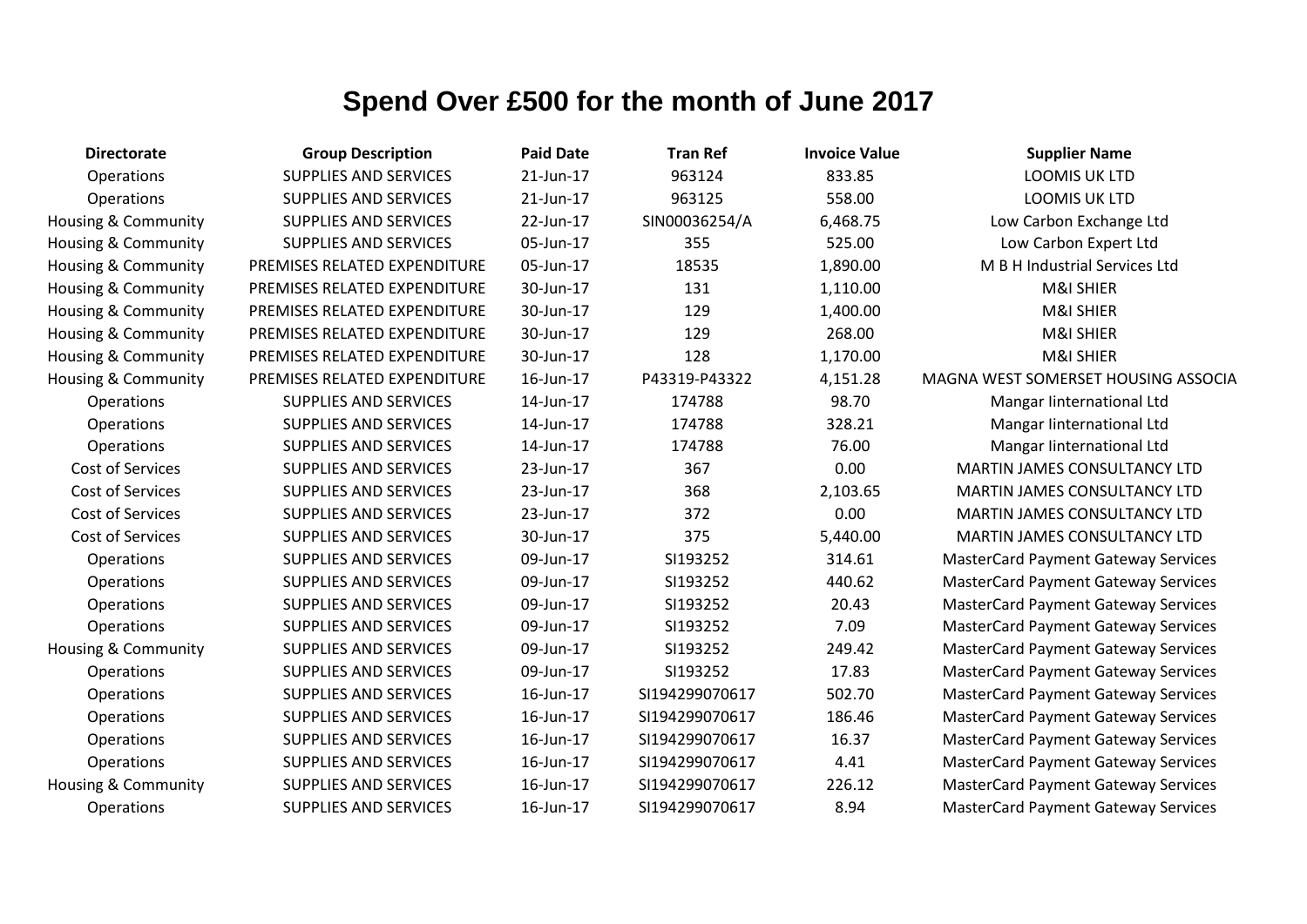| <b>Directorate</b>             | <b>Group Description</b>     | <b>Paid Date</b> | <b>Tran Ref</b> | <b>Invoice Value</b> | <b>Supplier Name</b>                |
|--------------------------------|------------------------------|------------------|-----------------|----------------------|-------------------------------------|
| <b>Balance Sheet</b>           | <b>HOLDING ACCOUNTS</b>      | 15-Jun-17        | IN19365         | 21,803.76            | Matrix SCM Ltd                      |
| <b>Balance Sheet</b>           | <b>HOLDING ACCOUNTS</b>      | 15-Jun-17        | IN19438         | 19,452.06            | Matrix SCM Ltd                      |
| <b>Balance Sheet</b>           | <b>HOLDING ACCOUNTS</b>      | 15-Jun-17        | IN19508         | 12,831.95            | Matrix SCM Ltd                      |
| <b>Balance Sheet</b>           | <b>HOLDING ACCOUNTS</b>      | 15-Jun-17        | IN19296         | 8,262.58             | Matrix SCM Ltd                      |
| <b>Balance Sheet</b>           | <b>HOLDING ACCOUNTS</b>      | 15-Jun-17        | IN19579         | 27,317.37            | Matrix SCM Ltd                      |
| <b>Balance Sheet</b>           | <b>HOLDING ACCOUNTS</b>      | 15-Jun-17        | IN19651         | 14,554.46            | Matrix SCM Ltd                      |
| <b>Balance Sheet</b>           | <b>HOLDING ACCOUNTS</b>      | 19-Jun-17        | IN19723         | 12,024.94            | Matrix SCM Ltd                      |
| Operations                     | PREMISES RELATED EXPENDITURE | 12-Jun-17        | M2838           | 216.00               | Mercury Infrastructure Services Ltd |
| Operations                     | PREMISES RELATED EXPENDITURE | 12-Jun-17        | M2838           | 253.20               | Mercury Infrastructure Services Ltd |
| Operations                     | PREMISES RELATED EXPENDITURE | 12-Jun-17        | M2838           | 47.22                | Mercury Infrastructure Services Ltd |
| Operations                     | PREMISES RELATED EXPENDITURE | 12-Jun-17        | M2838           | 12.80                | Mercury Infrastructure Services Ltd |
| Operations                     | PREMISES RELATED EXPENDITURE | 12-Jun-17        | M2838           | 31.26                | Mercury Infrastructure Services Ltd |
| Operations                     | PREMISES RELATED EXPENDITURE | 12-Jun-17        | M2838           | 37.00                | Mercury Infrastructure Services Ltd |
| <b>Housing &amp; Community</b> | <b>EMPLOYEES</b>             | 14-Jun-17        | 6143339         | 869.38               | Michael Page International          |
| Housing & Community            | <b>EMPLOYEES</b>             | 20-Jun-17        | 6151723         | 1,446.25             | Michael Page International          |
| Housing & Community            | <b>EMPLOYEES</b>             | 08-Jun-17        | 6147637         | 1,155.00             | Michael Page International          |
| Housing & Community            | <b>EMPLOYEES</b>             | 08-Jun-17        | 6149002         | 1,153.75             | Michael Page International          |
| <b>Housing &amp; Community</b> | <b>EMPLOYEES</b>             | 08-Jun-17        | 6052545         | 1,121.25             | Michael Page International          |
| Housing & Community            | <b>EMPLOYEES</b>             | 08-Jun-17        | 6151428         | 1,452.50             | Michael Page International          |
| Housing & Community            | <b>EMPLOYEES</b>             | 20-Jun-17        | 6155509         | 1,172.50             | Michael Page International          |
| <b>Housing &amp; Community</b> | <b>EMPLOYEES</b>             | 20-Jun-17        | 6157807         | 1,190.00             | Michael Page International          |
| <b>Housing &amp; Community</b> | <b>EMPLOYEES</b>             | 20-Jun-17        | 6160618         | 1,435.00             | Michael Page International          |
| Housing & Community            | <b>EMPLOYEES</b>             | 20-Jun-17        | 6164626         | 1,470.00             | Michael Page International          |
| <b>Capital Payments</b>        | <b>CAPITAL</b>               | 03-Jun-17        | IN004036/009    | 4,118.09             | Mi-Space (UK) Ltd                   |
| <b>Capital Payments</b>        | <b>CAPITAL</b>               | 03-Jun-17        | IN00403/012     | 739.47               | Mi-Space (UK) Ltd                   |
| <b>Capital Payments</b>        | <b>CAPITAL</b>               | 22-Jun-17        | IN004141/002    | 99,836.35            | Mi-Space (UK) Ltd                   |
| <b>Capital Payments</b>        | <b>CAPITAL</b>               | 23-Jun-17        | IN004140/002    | 1,824.62             | Mi-Space (UK) Ltd                   |
| Housing & Community            | PREMISES RELATED EXPENDITURE | 03-Jun-17        | 52968/91396207  | 47,712.88            | MITIE PROPERTY SERVICES (UK) LTD    |
| Housing & Community            | PREMISES RELATED EXPENDITURE | 03-Jun-17        | 52968/91396202  | 19,685.48            | MITIE PROPERTY SERVICES (UK) LTD    |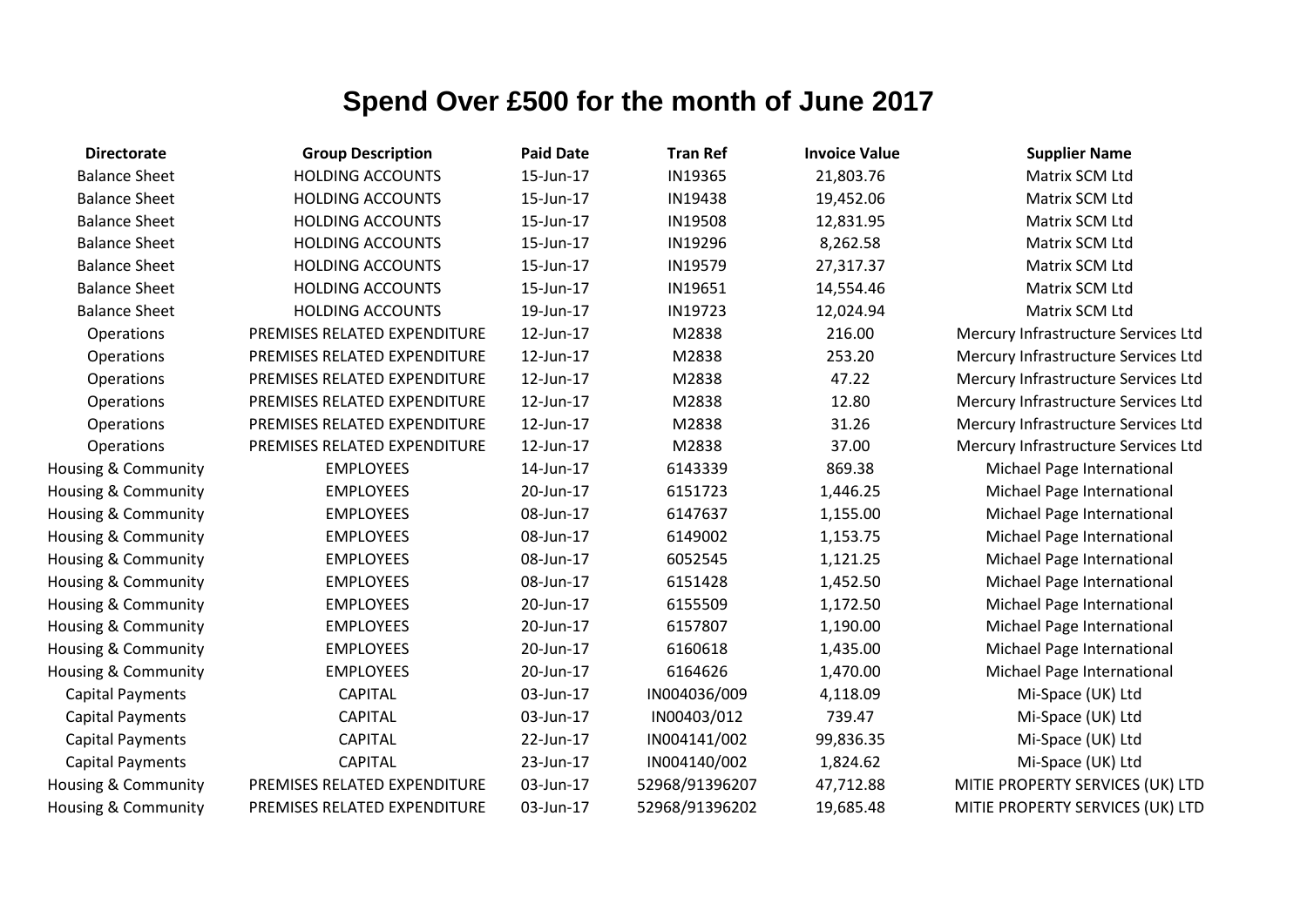| <b>Directorate</b>             | <b>Group Description</b>             | <b>Paid Date</b> | <b>Tran Ref</b> | <b>Invoice Value</b> | <b>Supplier Name</b>                    |
|--------------------------------|--------------------------------------|------------------|-----------------|----------------------|-----------------------------------------|
| <b>Housing &amp; Community</b> | PREMISES RELATED EXPENDITURE         | 03-Jun-17        | 52968/91396098  | 14,805.05            | MITIE PROPERTY SERVICES (UK) LTD        |
| Housing & Community            | PREMISES RELATED EXPENDITURE         | 03-Jun-17        | 52968/91396043  | 3,282.80             | MITIE PROPERTY SERVICES (UK) LTD        |
| Housing & Community            | PREMISES RELATED EXPENDITURE         | 03-Jun-17        | 52968/91396071  | 11,215.87            | MITIE PROPERTY SERVICES (UK) LTD        |
| Housing & Community            | PREMISES RELATED EXPENDITURE         | 03-Jun-17        | 52968/91396050  | 7,835.21             | MITIE PROPERTY SERVICES (UK) LTD        |
| Housing & Community            | PREMISES RELATED EXPENDITURE         | 03-Jun-17        | 52968/91396261  | 26,819.63            | MITIE PROPERTY SERVICES (UK) LTD        |
| Housing & Community            | PREMISES RELATED EXPENDITURE         | 03-Jun-17        | 52968/91410889  | 5,397.52             | MITIE PROPERTY SERVICES (UK) LTD        |
| Housing & Community            | PREMISES RELATED EXPENDITURE         | 08-Jun-17        | 52968/91431465  | 7,474.00             | MITIE PROPERTY SERVICES (UK) LTD        |
| Housing & Community            | PREMISES RELATED EXPENDITURE         | 08-Jun-17        | 52968/91431481  | 597.76               | MITIE PROPERTY SERVICES (UK) LTD        |
| <b>Housing &amp; Community</b> | PREMISES RELATED EXPENDITURE         | 07-Jun-17        | 52968/91431126  | 17,902.96            | MITIE PROPERTY SERVICES (UK) LTD        |
| <b>Housing &amp; Community</b> | PREMISES RELATED EXPENDITURE         | 12-Jun-17        | 52968/91433692  | 4,057.50             | MITIE PROPERTY SERVICES (UK) LTD        |
| <b>Housing &amp; Community</b> | PREMISES RELATED EXPENDITURE         | 28-Jun-17        | 52968/91436278  | 14,647.48            | MITIE PROPERTY SERVICES (UK) LTD        |
| <b>Capital Payments</b>        | <b>CAPITAL</b>                       | 28-Jun-17        | 52968/91435858  | 27,420.40            | MITIE PROPERTY SERVICES (UK) LTD        |
| Housing & Community            | PREMISES RELATED EXPENDITURE         | 28-Jun-17        | 52968/91435855  | 9,240.86             | MITIE PROPERTY SERVICES (UK) LTD        |
| <b>Capital Payments</b>        | <b>CAPITAL</b>                       | 28-Jun-17        | 52968/91435867  | 28,139.19            | MITIE PROPERTY SERVICES (UK) LTD        |
| <b>Housing &amp; Community</b> | PREMISES RELATED EXPENDITURE         | 28-Jun-17        | 52968/91436015  | 11,126.78            | MITIE PROPERTY SERVICES (UK) LTD        |
| <b>Capital Payments</b>        | <b>CAPITAL</b>                       | 28-Jun-17        | 52968/91436203  | 1,178.06             | MITIE PROPERTY SERVICES (UK) LTD        |
| Operations                     | <b>SUPPLIES AND SERVICES</b>         | 29-Jun-17        | 52/636059       | 1,943.83             | MITIE Security Ltd                      |
| Operations                     | <b>SUPPLIES AND SERVICES</b>         | 29-Jun-17        | 52/638054       | 1,943.83             | MITIE Security Ltd                      |
| <b>Housing &amp; Community</b> | <b>TRANSPORT RELATED EXPENDITURE</b> | 15-Jun-17        | 6843            | 1,096.89             | <b>Montaz Engineering Solutions Ltd</b> |
| Housing & Community            | <b>SUPPLIES AND SERVICES</b>         | 03-Jun-17        | 142             | 682.40               | Mr Keven Pearse                         |
| <b>Housing &amp; Community</b> | <b>SUPPLIES AND SERVICES</b>         | 03-Jun-17        | 143             | 970.00               | Mr Keven Pearse                         |
| <b>Housing &amp; Community</b> | SUPPLIES AND SERVICES                | 03-Jun-17        | 137             | 800.00               | Mr Keven Pearse                         |
| Housing & Community            | SUPPLIES AND SERVICES                | 03-Jun-17        | 138             | 699.74               | Mr Keven Pearse                         |
| <b>Housing &amp; Community</b> | <b>SUPPLIES AND SERVICES</b>         | 01-Jun-17        | 144             | 970.39               | Mr Keven Pearse                         |
| Housing & Community            | <b>SUPPLIES AND SERVICES</b>         | 07-Jun-17        | 150             | 765.50               | Mr Keven Pearse                         |
| Housing & Community            | <b>SUPPLIES AND SERVICES</b>         | 22-Jun-17        | 152             | 719.24               | Mr Keven Pearse                         |
| Housing & Community            | <b>SUPPLIES AND SERVICES</b>         | 22-Jun-17        | 153             | 685.99               | Mr Keven Pearse                         |
| <b>Housing &amp; Community</b> | <b>SUPPLIES AND SERVICES</b>         | 30-Jun-17        | 154             | 805.43               | Mr Keven Pearse                         |
| <b>Housing &amp; Community</b> | <b>SUPPLIES AND SERVICES</b>         | 30-Jun-17        | 155             | 682.40               | Mr Keven Pearse                         |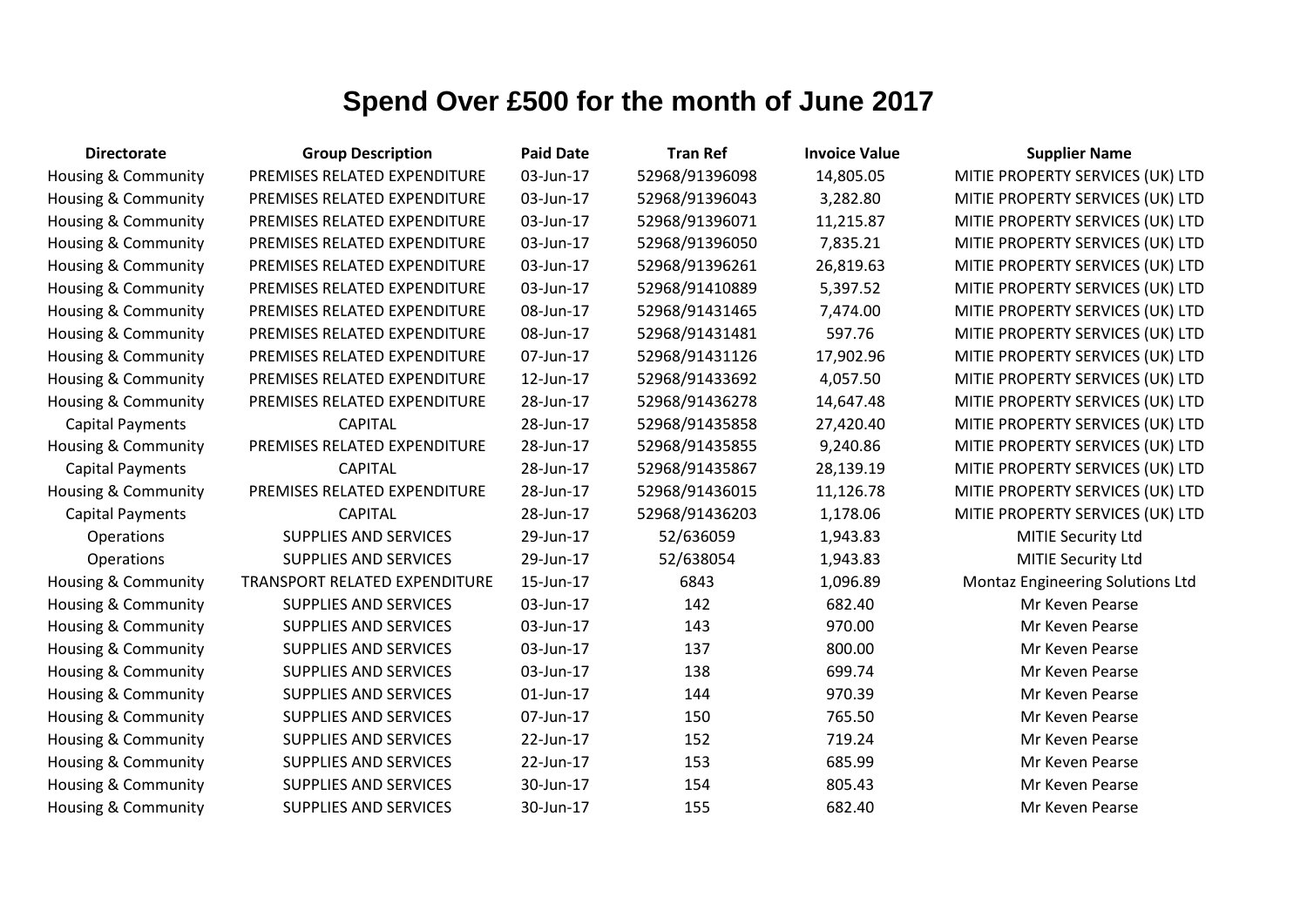| <b>Directorate</b>             | <b>Group Description</b>             | <b>Paid Date</b> | <b>Tran Ref</b>               | <b>Invoice Value</b> | <b>Supplier Name</b>                |
|--------------------------------|--------------------------------------|------------------|-------------------------------|----------------------|-------------------------------------|
| Housing & Community            | <b>SUPPLIES AND SERVICES</b>         | 30-Jun-17        | 156                           | 625.90               | Mr Keven Pearse                     |
| <b>Operations</b>              | <b>TRANSPORT RELATED EXPENDITURE</b> | 12-Jun-17        | 485227                        | 1,650.06             | MST LTD T/A PARKINS INDUSTRIAL SUPP |
| Operations                     | TRANSPORT RELATED EXPENDITURE        | 12-Jun-17        | 495166                        | 2,000.00             | MST LTD T/A PARKINS INDUSTRIAL SUPP |
| Operations                     | <b>EMPLOYEES</b>                     | 12-Jun-17        | 1118                          | 1,275.00             | My Staff Shop Limited               |
| <b>Balance Sheet</b>           | <b>HOLDING ACCOUNTS</b>              | 15-Jun-17        | 1165                          | 508.33               | My Staff Shop Limited               |
| <b>Balance Sheet</b>           | <b>HOLDING ACCOUNTS</b>              | 15-Jun-17        | 1217                          | 1,291.67             | My Staff Shop Limited               |
| Growth & Development           | <b>SUPPLIES AND SERVICES</b>         | 05-Jun-17        | AREXT/00191987                | 5,630.13             | <b>National Express Ltd</b>         |
| Growth & Development           | <b>SUPPLIES AND SERVICES</b>         | 09-Jun-17        | AREXT/00192986                | 5,352.53             | <b>National Express Ltd</b>         |
| Growth & Development           | <b>SUPPLIES AND SERVICES</b>         | 29-Jun-17        | AREXT/001993936               | 5,170.85             | <b>National Express Ltd</b>         |
| Housing & Community            | PREMISES RELATED EXPENDITURE         | 12-Jun-17        | 2451349                       | 543.43               | <b>NATIONAL PLASTICS</b>            |
| <b>Balance Sheet</b>           | <b>CURRENT ASSETS</b>                | 12-Jun-17        | SI/03281017                   | 868.20               | Nomix Enviro Limited                |
| Housing & Community            | <b>SUPPLIES AND SERVICES</b>         | 27-Jun-17        | <b>EPRF 284</b>               | 1,000.00             | North Taunton Partnership           |
| Housing & Community            | <b>INCOME</b>                        | 02-Jun-17        | 13231838                      | 1,005.48             | NUMATIC INTERNATIONAL LIMITED       |
| Housing & Community            | <b>INCOME</b>                        | 02-Jun-17        | 13231838                      | 56.32                | NUMATIC INTERNATIONAL LIMITED       |
| Housing & Community            | <b>INCOME</b>                        | 02-Jun-17        | 13231838                      | 27.20                | NUMATIC INTERNATIONAL LIMITED       |
| <b>Housing &amp; Community</b> | <b>SUPPLIES AND SERVICES</b>         | 02-Jun-17        | RCN 1122040                   | 3,000.00             | Open Door                           |
| <b>Capital Payments</b>        | PREMISES RELATED EXPENDITURE         | 13-Jun-17        | 1106572                       | 1,561.00             | Otter South West LTD                |
| <b>Capital Payments</b>        | PREMISES RELATED EXPENDITURE         | 13-Jun-17        | 1106571                       | 1,724.00             | Otter South West LTD                |
| <b>Corporate Management</b>    | SUPPLIES AND SERVICES                | 29-Jun-17        | PS 170516                     | 600.00               | PARKFIELD PRIMARY SCHOOL            |
| Operations                     | <b>SUPPLIES AND SERVICES</b>         | 02-Jun-17        | 234595                        | 397.14               | <b>Perfect Colours Ltd</b>          |
| Operations                     | <b>SUPPLIES AND SERVICES</b>         | 02-Jun-17        | 234595                        | 148.00               | Perfect Colours Ltd                 |
| Growth & Development           | <b>SUPPLIES AND SERVICES</b>         | 28-Jun-17        | 38775/FEES/PMS                | 3,000.00             | PETER BRETT ASSOCIATES              |
| Housing & Community            | PREMISES RELATED EXPENDITURE         | 16-Jun-17        | 145092                        | 30,450.00            | <b>Rainer Security Products LTD</b> |
| <b>Housing &amp; Community</b> | <b>EMPLOYEES</b>                     | 21-Jun-17        | <b>Redacted Personal Data</b> | 630.00               | <b>Redacted Personal Data</b>       |
| Operations                     | <b>EMPLOYEES</b>                     | 06-Jun-17        | <b>Redacted Personal Data</b> | 1,950.00             | <b>Redacted Personal Data</b>       |
| Operations                     | <b>EMPLOYEES</b>                     | 06-Jun-17        | <b>Redacted Personal Data</b> | 1,015.00             | <b>Redacted Personal Data</b>       |
| Operations                     | <b>SUPPLIES AND SERVICES</b>         | 28-Jun-17        | <b>Redacted Personal Data</b> | 1,180.00             | <b>Redacted Personal Data</b>       |
| Operations                     | <b>SUPPLIES AND SERVICES</b>         | 28-Jun-17        | <b>Redacted Personal Data</b> | 944.00               | <b>Redacted Personal Data</b>       |
| Operations                     | <b>EMPLOYEES</b>                     | 06-Jun-17        | <b>Redacted Personal Data</b> | 1,560.00             | <b>Redacted Personal Data</b>       |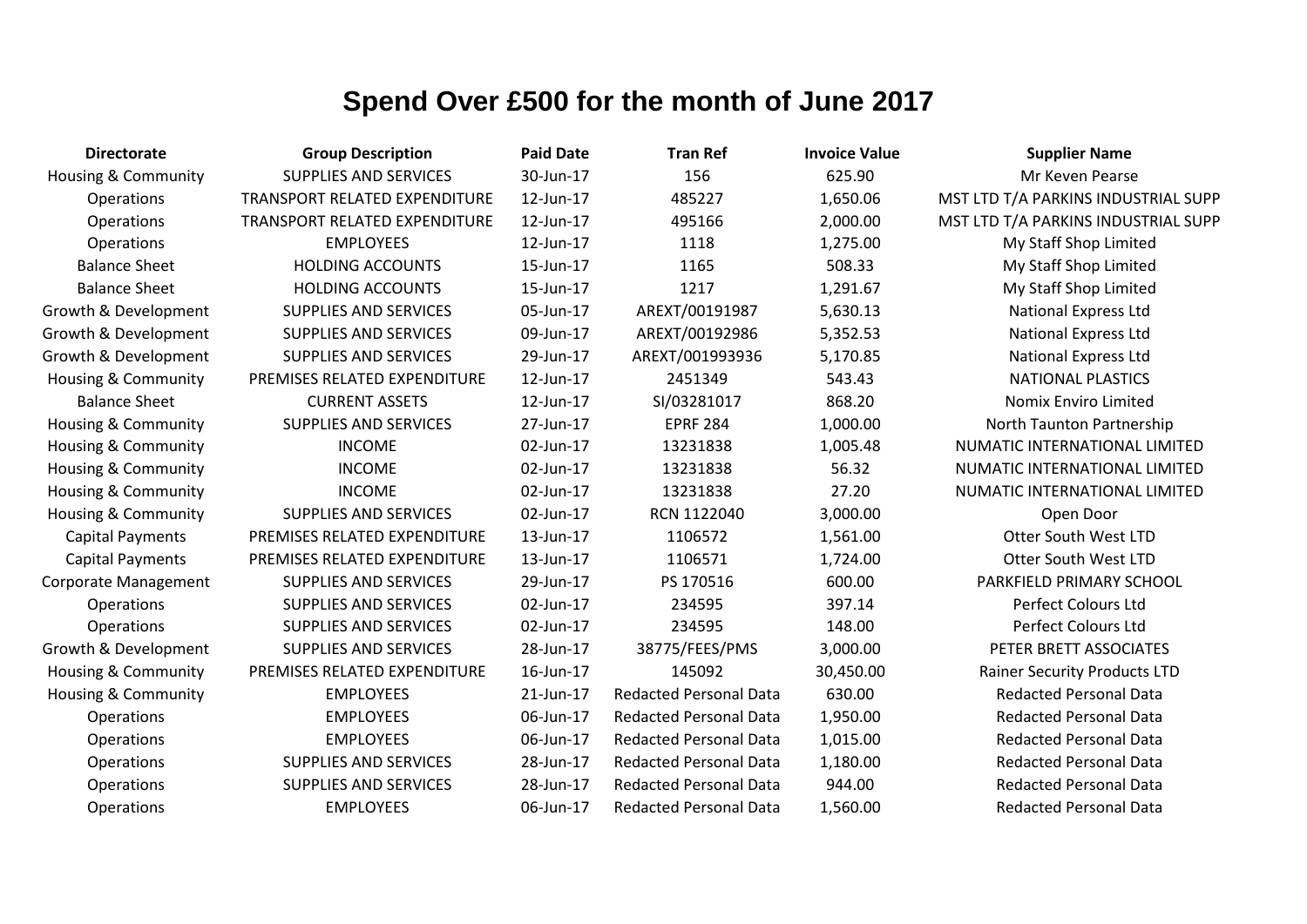| <b>Directorate</b>             | <b>Group Description</b>     | <b>Paid Date</b> | <b>Tran Ref</b>               | <b>Invoice Value</b> | <b>Supplier Name</b>          |
|--------------------------------|------------------------------|------------------|-------------------------------|----------------------|-------------------------------|
| Operations                     | <b>EMPLOYEES</b>             | 14-Jun-17        | <b>Redacted Personal Data</b> | 1,560.00             | <b>Redacted Personal Data</b> |
| Operations                     | <b>EMPLOYEES</b>             | 16-Jun-17        | <b>Redacted Personal Data</b> | 923.52               | <b>Redacted Personal Data</b> |
| <b>Housing &amp; Community</b> | <b>EMPLOYEES</b>             | 19-Jun-17        | <b>Redacted Personal Data</b> | 1,202.50             | <b>Redacted Personal Data</b> |
| Housing & Community            | <b>EMPLOYEES</b>             | 19-Jun-17        | <b>Redacted Personal Data</b> | 0.00                 | <b>Redacted Personal Data</b> |
| <b>Housing &amp; Community</b> | <b>EMPLOYEES</b>             | 19-Jun-17        | <b>Redacted Personal Data</b> | 1,121.25             | <b>Redacted Personal Data</b> |
| Housing & Community            | <b>EMPLOYEES</b>             | 19-Jun-17        | <b>Redacted Personal Data</b> | 0.00                 | <b>Redacted Personal Data</b> |
| Housing & Community            | <b>EMPLOYEES</b>             | 19-Jun-17        | <b>Redacted Personal Data</b> | 1,486.88             | <b>Redacted Personal Data</b> |
| Housing & Community            | <b>EMPLOYEES</b>             | 19-Jun-17        | <b>Redacted Personal Data</b> | 0.00                 | <b>Redacted Personal Data</b> |
| <b>Housing &amp; Community</b> | <b>EMPLOYEES</b>             | 19-Jun-17        | <b>Redacted Personal Data</b> | 1,340.63             | <b>Redacted Personal Data</b> |
| Housing & Community            | <b>EMPLOYEES</b>             | 19-Jun-17        | <b>Redacted Personal Data</b> | 0.00                 | <b>Redacted Personal Data</b> |
| Housing & Community            | <b>EMPLOYEES</b>             | 19-Jun-17        | <b>Redacted Personal Data</b> | 1,210.63             | <b>Redacted Personal Data</b> |
| <b>Housing &amp; Community</b> | <b>EMPLOYEES</b>             | 19-Jun-17        | <b>Redacted Personal Data</b> | 0.00                 | <b>Redacted Personal Data</b> |
| Growth & Development           | <b>EMPLOYEES</b>             | 20-Jun-17        | <b>Redacted Personal Data</b> | 1,283.45             | <b>Redacted Personal Data</b> |
| Growth & Development           | <b>EMPLOYEES</b>             | 02-Jun-17        | <b>Redacted Personal Data</b> | 714.60               | <b>Redacted Personal Data</b> |
| Growth & Development           | <b>EMPLOYEES</b>             | 15-Jun-17        | <b>Redacted Personal Data</b> | 1,172.50             | <b>Redacted Personal Data</b> |
| Growth & Development           | <b>EMPLOYEES</b>             | 08-Jun-17        | <b>Redacted Personal Data</b> | 1,184.40             | <b>Redacted Personal Data</b> |
| Growth & Development           | <b>EMPLOYEES</b>             | 15-Jun-17        | <b>Redacted Personal Data</b> | 941.65               | <b>Redacted Personal Data</b> |
| Growth & Development           | <b>EMPLOYEES</b>             | 02-Jun-17        | <b>Redacted Personal Data</b> | 1,956.85             | <b>Redacted Personal Data</b> |
| Growth & Development           | <b>EMPLOYEES</b>             | 08-Jun-17        | <b>Redacted Personal Data</b> | 1,038.45             | <b>Redacted Personal Data</b> |
| Growth & Development           | <b>SUPPLIES AND SERVICES</b> | 16-Jun-17        | <b>Redacted Personal Data</b> | 3,044.98             | <b>Redacted Personal Data</b> |
| <b>Corporate Management</b>    | <b>SUPPLIES AND SERVICES</b> | 12-Jun-17        | <b>Redacted Personal Data</b> | 525.00               | <b>Redacted Personal Data</b> |
| <b>Housing &amp; Community</b> | <b>EMPLOYEES</b>             | 21-Jun-17        | <b>Redacted Personal Data</b> | 906.00               | <b>Redacted Personal Data</b> |
| Housing & Community            | <b>EMPLOYEES</b>             | 21-Jun-17        | <b>Redacted Personal Data</b> | 810.00               | <b>Redacted Personal Data</b> |
| <b>Housing &amp; Community</b> | <b>EMPLOYEES</b>             | 02-Jun-17        | <b>Redacted Personal Data</b> | 786.00               | <b>Redacted Personal Data</b> |
| Housing & Community            | <b>EMPLOYEES</b>             | 27-Jun-17        | <b>Redacted Personal Data</b> | 924.00               | <b>Redacted Personal Data</b> |
| <b>Housing &amp; Community</b> | <b>SUPPLIES AND SERVICES</b> | 29-Jun-17        | <b>Redacted Personal Data</b> | 2,240.00             | <b>Redacted Personal Data</b> |
| Housing & Community            | <b>SUPPLIES AND SERVICES</b> | 29-Jun-17        | <b>Redacted Personal Data</b> | 0.00                 | <b>Redacted Personal Data</b> |
| Housing & Community            | <b>SUPPLIES AND SERVICES</b> | 27-Jun-17        | <b>Redacted Personal Data</b> | 2,240.00             | <b>Redacted Personal Data</b> |
| <b>Housing &amp; Community</b> | <b>SUPPLIES AND SERVICES</b> | 27-Jun-17        | <b>Redacted Personal Data</b> | 0.00                 | <b>Redacted Personal Data</b> |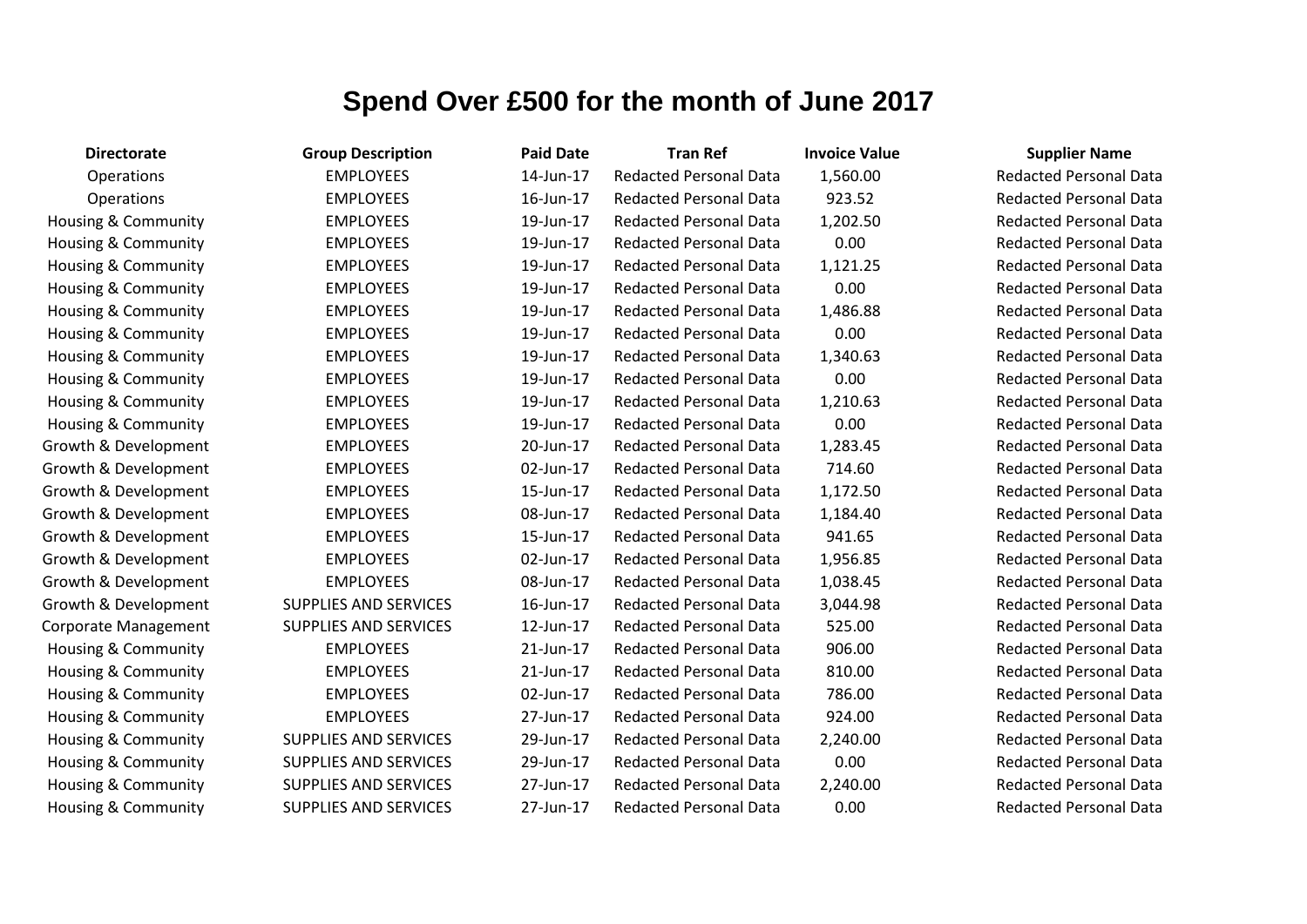| <b>Directorate</b>             | <b>Group Description</b>     | <b>Paid Date</b> | <b>Tran Ref</b>               | <b>Invoice Value</b> | <b>Supplier Name</b>              |
|--------------------------------|------------------------------|------------------|-------------------------------|----------------------|-----------------------------------|
| Housing & Community            | <b>EMPLOYEES</b>             | 28-Jun-17        | <b>Redacted Personal Data</b> | 954.00               | <b>Redacted Personal Data</b>     |
| Housing & Community            | <b>EMPLOYEES</b>             | 29-Jun-17        | <b>Redacted Personal Data</b> | 6,150.00             | <b>Redacted Personal Data</b>     |
| <b>Housing &amp; Community</b> | <b>EMPLOYEES</b>             | 29-Jun-17        | 230838538                     | 560.55               | REED SPECIALIST RECRUITMENT LTD   |
| <b>Housing &amp; Community</b> | <b>EMPLOYEES</b>             | 29-Jun-17        | 230975002                     | 568.13               | REED SPECIALIST RECRUITMENT LTD   |
| <b>Housing &amp; Community</b> | <b>EMPLOYEES</b>             | 08-Jun-17        | 231035210                     | 772.83               | REED SPECIALIST RECRUITMENT LTD   |
| <b>Housing &amp; Community</b> | <b>EMPLOYEES</b>             | 08-Jun-17        | 231011657                     | 997.20               | REED SPECIALIST RECRUITMENT LTD   |
| Housing & Community            | <b>EMPLOYEES</b>             | 08-Jun-17        | 231054012                     | 797.76               | REED SPECIALIST RECRUITMENT LTD   |
| <b>Housing &amp; Community</b> | THIRD PARTY PAYMENTS         | 09-Jun-17        | 231009177                     | 560.55               | REED SPECIALIST RECRUITMENT LTD   |
| <b>Housing &amp; Community</b> | <b>EMPLOYEES</b>             | 08-Jun-17        | 231086995                     | 997.20               | REED SPECIALIST RECRUITMENT LTD   |
| Operations                     | <b>SUPPLIES AND SERVICES</b> | 27-Jun-17        | 231171500                     | 4,500.00             | REED SPECIALIST RECRUITMENT LTD   |
| <b>Housing &amp; Community</b> | <b>EMPLOYEES</b>             | 30-Jun-17        | 231143743                     | 997.20               | REED SPECIALIST RECRUITMENT LTD   |
| Housing & Community            | <b>EMPLOYEES</b>             | 30-Jun-17        | 231157850                     | 560.55               | REED SPECIALIST RECRUITMENT LTD   |
| <b>Housing &amp; Community</b> | <b>EMPLOYEES</b>             | 30-Jun-17        | 231114746                     | 797.76               | REED SPECIALIST RECRUITMENT LTD   |
| <b>Balance Sheet</b>           | <b>CURRENT ASSETS</b>        | 02-Jun-17        | D0190067                      | 667.50               | <b>ROBBINS LTD</b>                |
| Operations                     | <b>SUPPLIES AND SERVICES</b> | 06-Jun-17        | 9053915997                    | 1,386.76             | ROYAL MAIL GROUP LTD              |
| Operations                     | <b>SUPPLIES AND SERVICES</b> | 09-Jun-17        | 9054206019                    | 1,431.49             | ROYAL MAIL GROUP LTD              |
| Operations                     | <b>SUPPLIES AND SERVICES</b> | 09-Jun-17        | 9054286000                    | 1,376.33             | ROYAL MAIL GROUP LTD              |
| Operations                     | <b>SUPPLIES AND SERVICES</b> | 12-Jun-17        | 9054344042                    | 6,713.95             | ROYAL MAIL GROUP LTD              |
| Operations                     | <b>SUPPLIES AND SERVICES</b> | 12-Jun-17        | 9054344042                    | 5.88                 | ROYAL MAIL GROUP LTD              |
| <b>Corporate Management</b>    | <b>SUPPLIES AND SERVICES</b> | 07-Jun-17        | 9054316370                    | 1,120.66             | ROYAL MAIL GROUP LTD              |
| <b>Corporate Management</b>    | <b>SUPPLIES AND SERVICES</b> | 07-Jun-17        | 9054360833                    | 2,622.68             | ROYAL MAIL GROUP LTD              |
| Operations                     | SUPPLIES AND SERVICES        | 09-Jun-17        | 9054331021                    | 1,049.95             | ROYAL MAIL GROUP LTD              |
| Operations                     | SUPPLIES AND SERVICES        | 20-Jun-17        | 9054414116                    | 1,841.91             | ROYAL MAIL GROUP LTD              |
| Growth & Development           | SUPPLIES AND SERVICES        | 09-Jun-17        | 2646934                       | 810.13               | ROYAL MAIL GROUP LTD              |
| Housing & Community            | PREMISES RELATED EXPENDITURE | 05-Jun-17        | 0000032818/B                  | 1,279.21             | Saltire Facilities Management Ltd |
| <b>Housing &amp; Community</b> | PREMISES RELATED EXPENDITURE | 08-Jun-17        | 32819                         | 20,293.36            | Saltire Facilities Management Ltd |
| Housing & Community            | PREMISES RELATED EXPENDITURE | 06-Jun-17        | 0000032818/D                  | 886.32               | Saltire Facilities Management Ltd |
| <b>Housing &amp; Community</b> | PREMISES RELATED EXPENDITURE | 06-Jun-17        | 0000032818/C                  | 1,355.78             | Saltire Facilities Management Ltd |
| Housing & Community            | PREMISES RELATED EXPENDITURE | 06-Jun-17        | 0000032818/E                  | 1,173.47             | Saltire Facilities Management Ltd |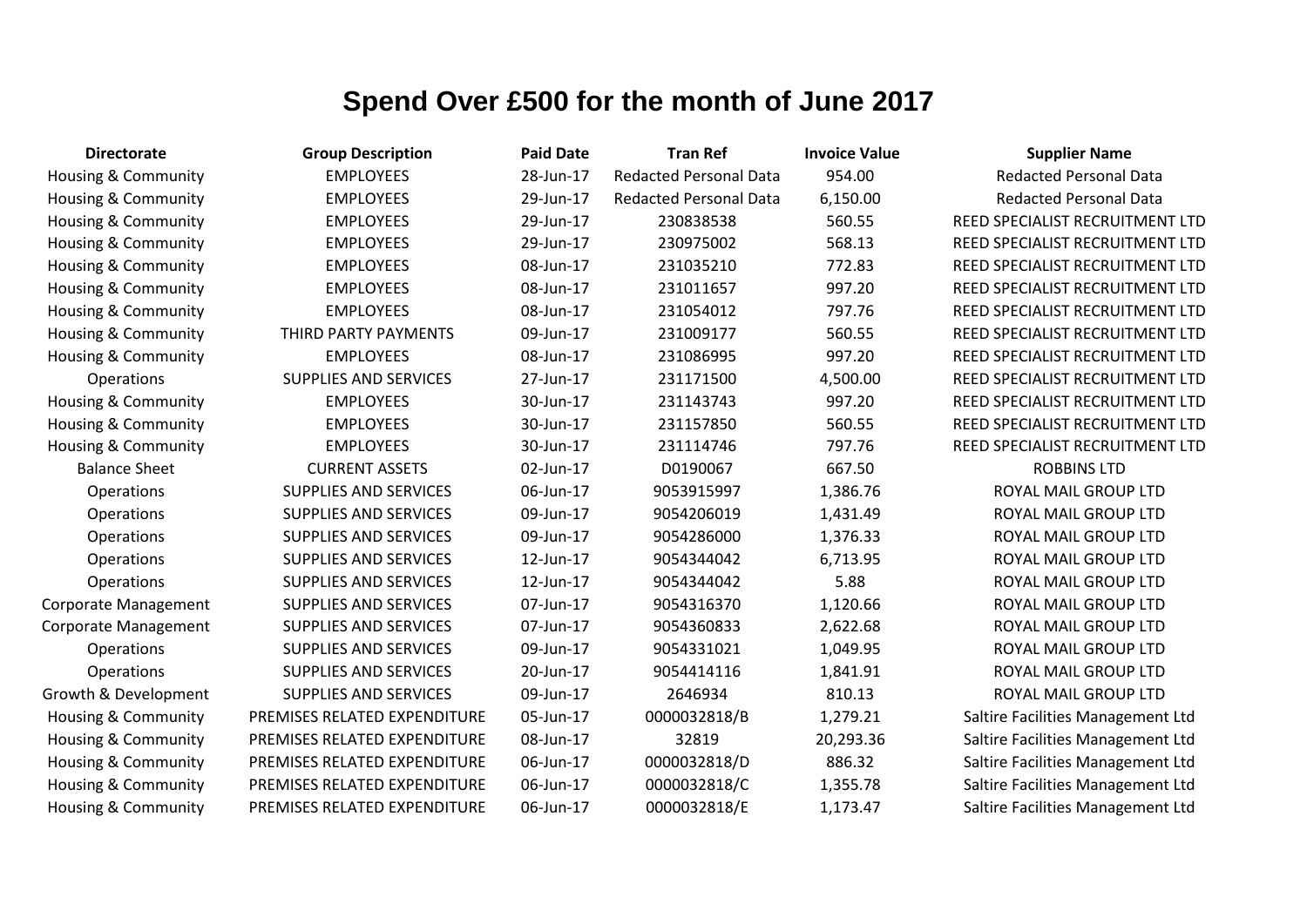| <b>Directorate</b>             | <b>Group Description</b>     | <b>Paid Date</b> | <b>Tran Ref</b>  | <b>Invoice Value</b> | <b>Supplier Name</b>               |
|--------------------------------|------------------------------|------------------|------------------|----------------------|------------------------------------|
| <b>Housing &amp; Community</b> | PREMISES RELATED EXPENDITURE | 08-Jun-17        | 32820            | 591.58               | Saltire Facilities Management Ltd  |
| Housing & Community            | <b>SUPPLIES AND SERVICES</b> | 07-Jun-17        | U779165          | 17,550.00            | Savills (UK) Ltd                   |
| <b>Operations</b>              | <b>SUPPLIES AND SERVICES</b> | 30-Jun-17        | IN168023CT       | 3,989.00             | <b>Scan Coin Limited</b>           |
| <b>Housing &amp; Community</b> | THIRD PARTY PAYMENTS         | 09-Jun-17        | HH030426         | 5,788.06             | Sedgemoor District Council         |
| <b>Corporate Management</b>    | <b>SUPPLIES AND SERVICES</b> | 12-Jun-17        | 258653           | 1,531.20             | <b>SHAW &amp; SONS LTD</b>         |
| <b>Corporate Management</b>    | <b>SUPPLIES AND SERVICES</b> | 12-Jun-17        | 258653           | 139.20               | <b>SHAW &amp; SONS LTD</b>         |
| <b>Corporate Management</b>    | <b>SUPPLIES AND SERVICES</b> | 12-Jun-17        | 258653           | 139.20               | <b>SHAW &amp; SONS LTD</b>         |
| Growth & Development           | <b>SUPPLIES AND SERVICES</b> | 08-Jun-17        | F59380/01/N      | 1,145.24             | <b>SHEARINGS HOLIDAYS LTD</b>      |
| Housing & Community            | <b>SUPPLIES AND SERVICES</b> | 27-Jun-17        | <b>TDBC-0115</b> | 1,100.00             | Simon Rugg                         |
| <b>Housing &amp; Community</b> | PREMISES RELATED EXPENDITURE | 08-Jun-17        | 9900322951       | 769.76               | Sodexo Limited                     |
| Growth & Development           | <b>SUPPLIES AND SERVICES</b> | 07-Jun-17        | 840839           | 1,272.64             | SOMERSET COUNTY COUNCIL            |
| Growth & Development           | <b>SUPPLIES AND SERVICES</b> | 07-Jun-17        | 840936           | 781.45               | SOMERSET COUNTY COUNCIL            |
| Growth & Development           | <b>SUPPLIES AND SERVICES</b> | 07-Jun-17        | 840934           | 1,875.32             | SOMERSET COUNTY COUNCIL            |
| Growth & Development           | <b>SUPPLIES AND SERVICES</b> | 07-Jun-17        | 840935           | 2,267.34             | SOMERSET COUNTY COUNCIL            |
| <b>Operations</b>              | THIRD PARTY PAYMENTS         | 08-Jun-17        | 60632399         | 72,917.59            | SOMERSET COUNTY COUNCIL            |
| <b>Balance Sheet</b>           | <b>HOLDING ACCOUNTS</b>      | 06-Jun-17        | 60632108         | 13,100.61            | SOMERSET COUNTY COUNCIL            |
| <b>Corporate Management</b>    | <b>SUPPLIES AND SERVICES</b> | 13-Jun-17        | <b>INV36822</b>  | 1,190.00             | Somerset County Cricket Club Ltd   |
| <b>Corporate Management</b>    | <b>SUPPLIES AND SERVICES</b> | 08-Jun-17        | <b>INV36919</b>  | 3,573.10             | Somerset County Cricket Club Ltd   |
| Operations                     | PREMISES RELATED EXPENDITURE | 05-Jun-17        | 310665           | 1,073.90             | Somerset Gas Company               |
| Operations                     | <b>SUPPLIES AND SERVICES</b> | 05-Jun-17        | 407              | 24,325.00            | South West Audit Partnership Ltd   |
| Operations                     | <b>EMPLOYEES</b>             | 12-Jun-17        | 64122            | 550.00               | South West Councils                |
| Operations                     | <b>EMPLOYEES</b>             | 12-Jun-17        | 64398            | 1,031.25             | South West Councils                |
| Operations                     | <b>SUPPLIES AND SERVICES</b> | 05-Jun-17        | SW317009         | 1,086.41             | South West One Limited             |
| Operations                     | <b>SUPPLIES AND SERVICES</b> | 02-Jun-17        | OP/M301708       | 236.28               | <b>Specialist Computer Centres</b> |
| Operations                     | <b>SUPPLIES AND SERVICES</b> | 02-Jun-17        | OP/M301708       | 236.28               | <b>Specialist Computer Centres</b> |
| Operations                     | <b>SUPPLIES AND SERVICES</b> | 02-Jun-17        | OP/M301708       | 62.16                | <b>Specialist Computer Centres</b> |
| Operations                     | <b>SUPPLIES AND SERVICES</b> | 02-Jun-17        | OP/M301708       | 120.20               | <b>Specialist Computer Centres</b> |
| Operations                     | <b>SUPPLIES AND SERVICES</b> | 02-Jun-17        | OP/M301708       | 505.68               | <b>Specialist Computer Centres</b> |
| Operations                     | <b>SUPPLIES AND SERVICES</b> | 02-Jun-17        | OP/M301708       | 505.68               | <b>Specialist Computer Centres</b> |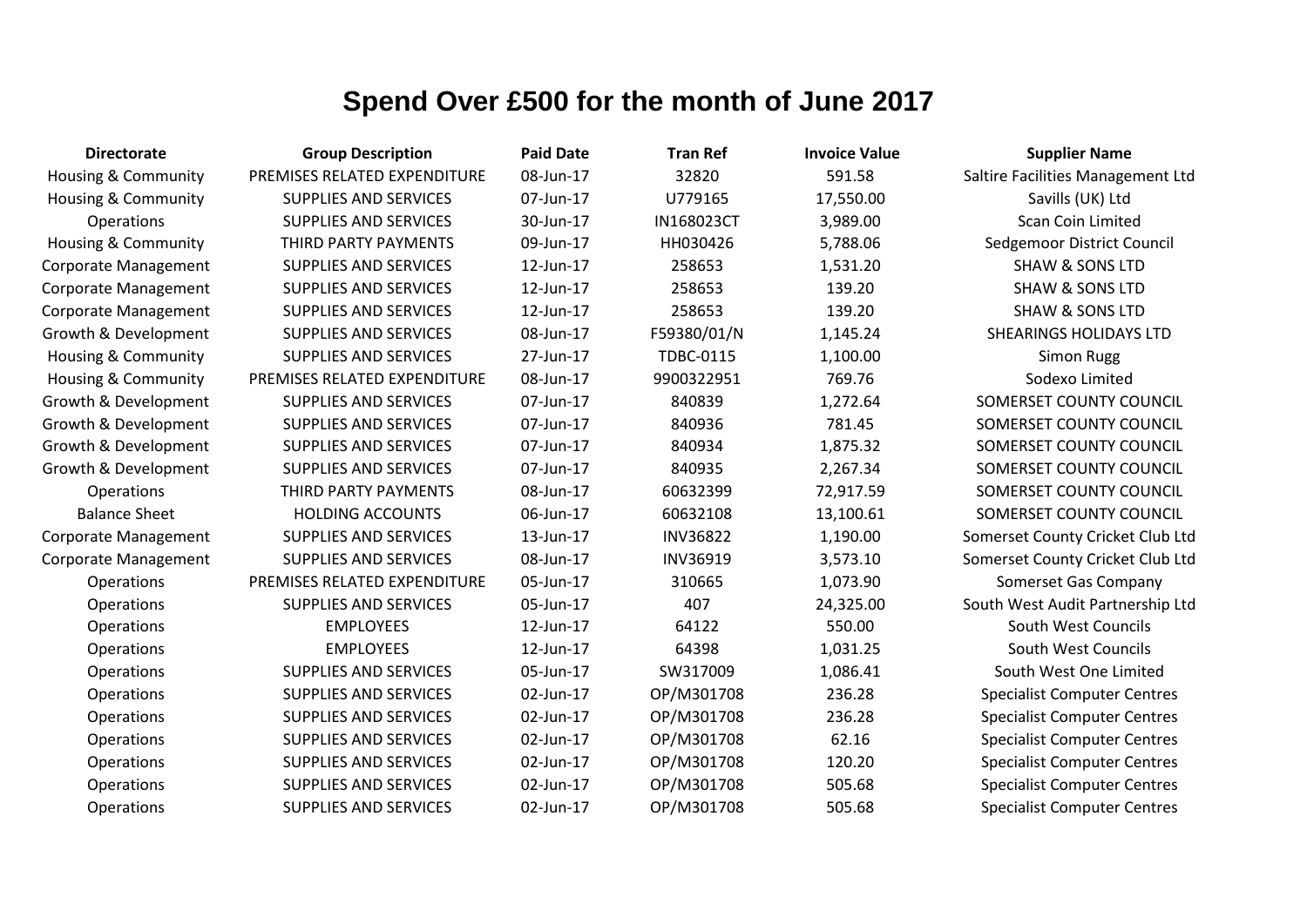| <b>Directorate</b>             | <b>Group Description</b>     | <b>Paid Date</b> | <b>Tran Ref</b> | <b>Invoice Value</b> | <b>Supplier Name</b>                     |
|--------------------------------|------------------------------|------------------|-----------------|----------------------|------------------------------------------|
| Operations                     | <b>SUPPLIES AND SERVICES</b> | 02-Jun-17        | OP/M301708      | 10.00                | <b>Specialist Computer Centres</b>       |
| Operations                     | PREMISES RELATED EXPENDITURE | 09-Jun-17        | 654068          | 27,646.28            | <b>SSE Contracting Ltd</b>               |
| Operations                     | PREMISES RELATED EXPENDITURE | 09-Jun-17        | 654071          | 11,702.95            | <b>SSE Contracting Ltd</b>               |
| Operations                     | PREMISES RELATED EXPENDITURE | 09-Jun-17        | 654061          | 15,724.52            | <b>SSE Contracting Ltd</b>               |
| Operations                     | <b>SUPPLIES AND SERVICES</b> | 02-Jun-17        | 1046            | 1,127.50             | <b>St Giles Animal Clinic Ltd</b>        |
| Housing & Community            | <b>SUPPLIES AND SERVICES</b> | 19-Jun-17        | 88              | 650.00               | <b>Steve Wilkins</b>                     |
| Housing & Community            | <b>SUPPLIES AND SERVICES</b> | 19-Jun-17        | 93              | 650.00               | <b>Steve Wilkins</b>                     |
| Housing & Community            | <b>SUPPLIES AND SERVICES</b> | 19-Jun-17        | 92              | 800.00               | <b>Steve Wilkins</b>                     |
| Housing & Community            | <b>SUPPLIES AND SERVICES</b> | 19-Jun-17        | 89              | 800.00               | <b>Steve Wilkins</b>                     |
| Housing & Community            | PREMISES RELATED EXPENDITURE | 05-Jun-17        | SI-6891         | 800.00               | <b>SUN SCAFFOLDING LTD</b>               |
| Housing & Community            | PREMISES RELATED EXPENDITURE | 05-Jun-17        | SI-6894         | 800.00               | <b>SUN SCAFFOLDING LTD</b>               |
| Housing & Community            | PREMISES RELATED EXPENDITURE | 07-Jun-17        | SI-6895         | 800.00               | <b>SUN SCAFFOLDING LTD</b>               |
| <b>Housing &amp; Community</b> | PREMISES RELATED EXPENDITURE | 12-Jun-17        | SI-6901         | 2,300.00             | <b>SUN SCAFFOLDING LTD</b>               |
|                                |                              | 27-Jun-17        | SI-6915         | 1,200.00             | <b>SUN SCAFFOLDING LTD</b>               |
| <b>Balance Sheet</b>           | <b>CURRENT ASSETS</b>        | 08-Jun-17        | 32756           | 920.00               | SYMPHONY ENVIRONMENTAL LTD               |
| Housing & Community            | PREMISES RELATED EXPENDITURE | 05-Jun-17        | 22174           | 1,412.17             | T & C ELECTRICAL CONTRACTORS LTD         |
| Housing & Community            | PREMISES RELATED EXPENDITURE | 05-Jun-17        | 22173           | 2,106.23             | T & C ELECTRICAL CONTRACTORS LTD         |
| Housing & Community            | PREMISES RELATED EXPENDITURE | 05-Jun-17        | 22156           | 504.01               | T & C ELECTRICAL CONTRACTORS LTD         |
| Housing & Community            | PREMISES RELATED EXPENDITURE | 16-Jun-17        | 22261           | 528.00               | T & C ELECTRICAL CONTRACTORS LTD         |
| Housing & Community            | PREMISES RELATED EXPENDITURE | 27-Jun-17        | 22285           | 600.00               | T & C ELECTRICAL CONTRACTORS LTD         |
| Growth & Development           | <b>SUPPLIES AND SERVICES</b> | 26-Jun-17        | 17/S0011        | 1,076.35             | <b>TACCHI-MORRIS ARTS CENTRE</b>         |
| Growth & Development           | <b>SUPPLIES AND SERVICES</b> | 28-Jun-17        | TT1188          | 2,231.56             | <b>Taunton Theatre Association Ltd</b>   |
| Operations                     | <b>SUPPLIES AND SERVICES</b> | 23-Jun-17        | 57961           | 670.00               | <b>Technix Rubber &amp; Plastics Ltd</b> |
| <b>Capital Payments</b>        | <b>CAPITAL</b>               | 42908            | 900015725       | 2,970.00             | TeleAlarm Europe GmbH                    |
| <b>Capital Payments</b>        | <b>CAPITAL</b>               | 42908            | 900015725       | 43.40                | TeleAlarm Europe GmbH                    |
| Housing & Community            | PREMISES RELATED EXPENDITURE | 42905            | 166293          | 2,800.00             | <b>Tersus Group</b>                      |
| Housing & Community            | PREMISES RELATED EXPENDITURE | 42906            | 172853          | 11,700.00            | <b>Tersus Group</b>                      |
| <b>Housing &amp; Community</b> | PREMISES RELATED EXPENDITURE | 42898            | 2745            | 553.27               | The Carpet Warehouse                     |
| <b>Housing &amp; Community</b> | PREMISES RELATED EXPENDITURE | 42898            | 2771            | 533.27               | The Carpet Warehouse                     |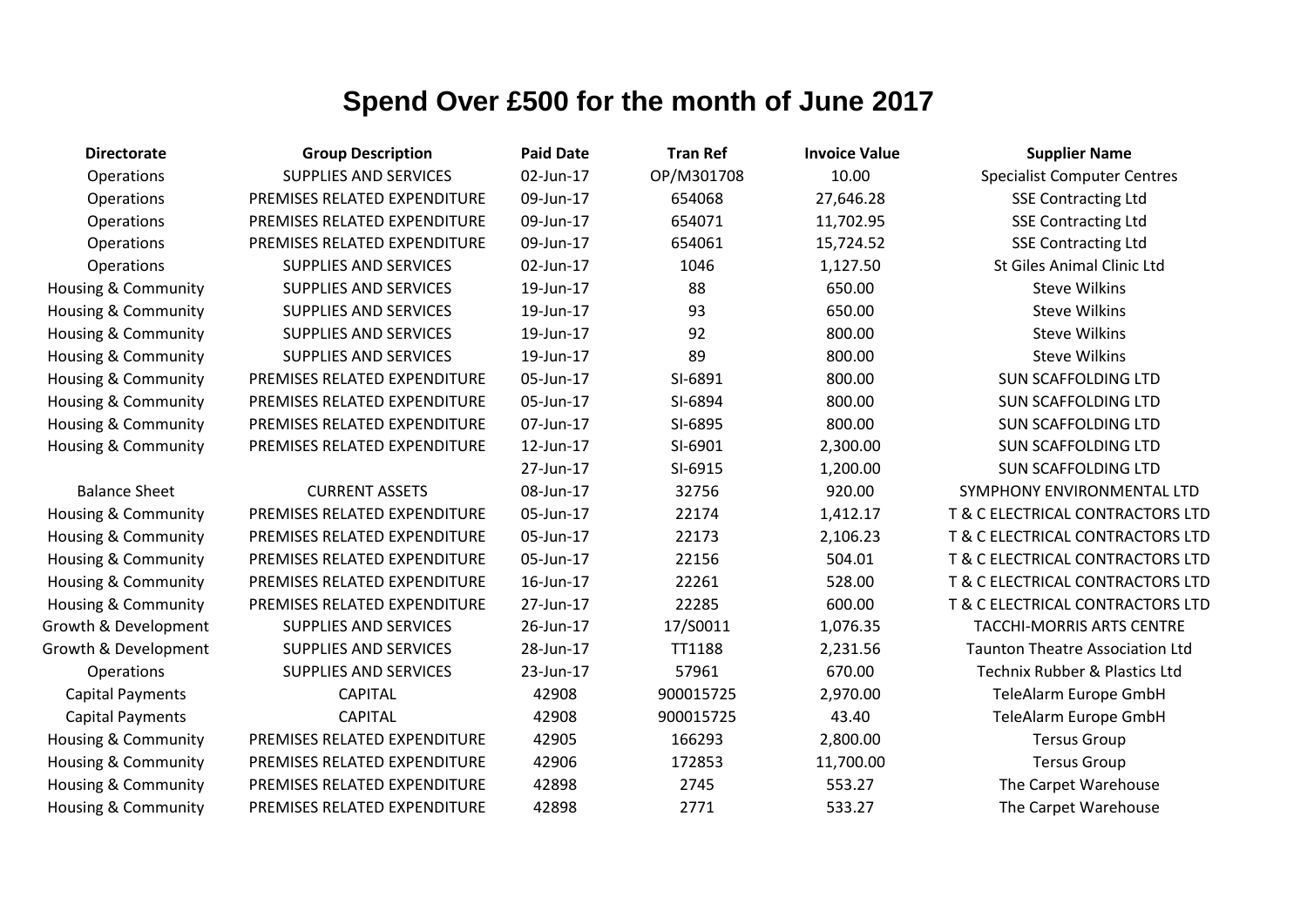| <b>Directorate</b>             | <b>Group Description</b>             | <b>Paid Date</b> | <b>Tran Ref</b> | <b>Invoice Value</b> | <b>Supplier Name</b>             |
|--------------------------------|--------------------------------------|------------------|-----------------|----------------------|----------------------------------|
| Housing & Community            | PREMISES RELATED EXPENDITURE         | 42891            | 2756            | 673.27               | The Carpet Warehouse             |
| <b>Housing &amp; Community</b> | PREMISES RELATED EXPENDITURE         | 42892            | 2591            | 2,437.01             | The Carpet Warehouse             |
| Housing & Community            | PREMISES RELATED EXPENDITURE         | 42899            | 2724            | 599.29               | The Carpet Warehouse             |
| <b>Housing &amp; Community</b> | PREMISES RELATED EXPENDITURE         | 42899            | 2753            | 1,603.71             | The Carpet Warehouse             |
| Operations                     | TRANSPORT RELATED EXPENDITURE        | 42908            | 1868554         | 40.27                | The Fuelcard People              |
| Operations                     | TRANSPORT RELATED EXPENDITURE        | 42908            | 1868554         | 81.05                | The Fuelcard People              |
| Operations                     | TRANSPORT RELATED EXPENDITURE        | 42908            | 1868554         | 3,161.31             | The Fuelcard People              |
| Housing & Community            | TRANSPORT RELATED EXPENDITURE        | 42908            | 1868554         | 3,627.20             | The Fuelcard People              |
| Operations                     | TRANSPORT RELATED EXPENDITURE        | 42908            | 1868554         | 434.54               | The Fuelcard People              |
| <b>Corporate Management</b>    | <b>TRANSPORT RELATED EXPENDITURE</b> | 42908            | 1868554         | 68.50                | The Fuelcard People              |
| Operations                     | <b>TRANSPORT RELATED EXPENDITURE</b> | 42908            | 1868554         | 77.23                | The Fuelcard People              |
| <b>Housing &amp; Community</b> | <b>TRANSPORT RELATED EXPENDITURE</b> | 42908            | 1868554         | 371.03               | The Fuelcard People              |
| Operations                     | TRANSPORT RELATED EXPENDITURE        | 42905            | 1054374         | 1,226.88             | The Fuelcard People              |
| Operations                     | <b>TRANSPORT RELATED EXPENDITURE</b> | 42905            | 1065248         | 1,327.57             | The Fuelcard People              |
| Operations                     | <b>TRANSPORT RELATED EXPENDITURE</b> | 42908            | 1887736         | 124.95               | The Fuelcard People              |
| Operations                     | TRANSPORT RELATED EXPENDITURE        | 42908            | 1887736         | 38.86                | The Fuelcard People              |
| Operations                     | TRANSPORT RELATED EXPENDITURE        | 42908            | 1887736         | 3,196.88             | The Fuelcard People              |
| Housing & Community            | TRANSPORT RELATED EXPENDITURE        | 42908            | 1887736         | 3,422.88             | The Fuelcard People              |
| Operations                     | TRANSPORT RELATED EXPENDITURE        | 42908            | 1887736         | 31.57                | The Fuelcard People              |
| Operations                     | TRANSPORT RELATED EXPENDITURE        | 42908            | 1887736         | 651.50               | The Fuelcard People              |
| Corporate Management           | <b>TRANSPORT RELATED EXPENDITURE</b> | 42908            | 1887736         | 100.82               | The Fuelcard People              |
| Operations                     | <b>TRANSPORT RELATED EXPENDITURE</b> | 42908            | 1887736         | 79.53                | The Fuelcard People              |
| <b>Housing &amp; Community</b> | <b>TRANSPORT RELATED EXPENDITURE</b> | 42908            | 1887736         | 770.58               | The Fuelcard People              |
| Operations                     | <b>TRANSPORT RELATED EXPENDITURE</b> | 42914            | 1075107         | 1,249.52             | The Fuelcard People              |
| Operations                     | TRANSPORT RELATED EXPENDITURE        | 42914            | 1907998         | 8,365.19             | The Fuelcard People              |
| Operations                     | TRANSPORT RELATED EXPENDITURE        | 42915            | 1090299         | 1,517.90             | The Fuelcard People              |
| Operations                     | TRANSPORT RELATED EXPENDITURE        | 42915            | 1935478         | 9,790.20             | The Fuelcard People              |
| Growth & Development           | <b>SUPPLIES AND SERVICES</b>         | 42888            | TDVOT16         | 531.50               | The South West Research Company  |
| Growth & Development           | <b>SUPPLIES AND SERVICES</b>         | 42901            | 10167           | 700.00               | <b>Thrive Architects Limited</b> |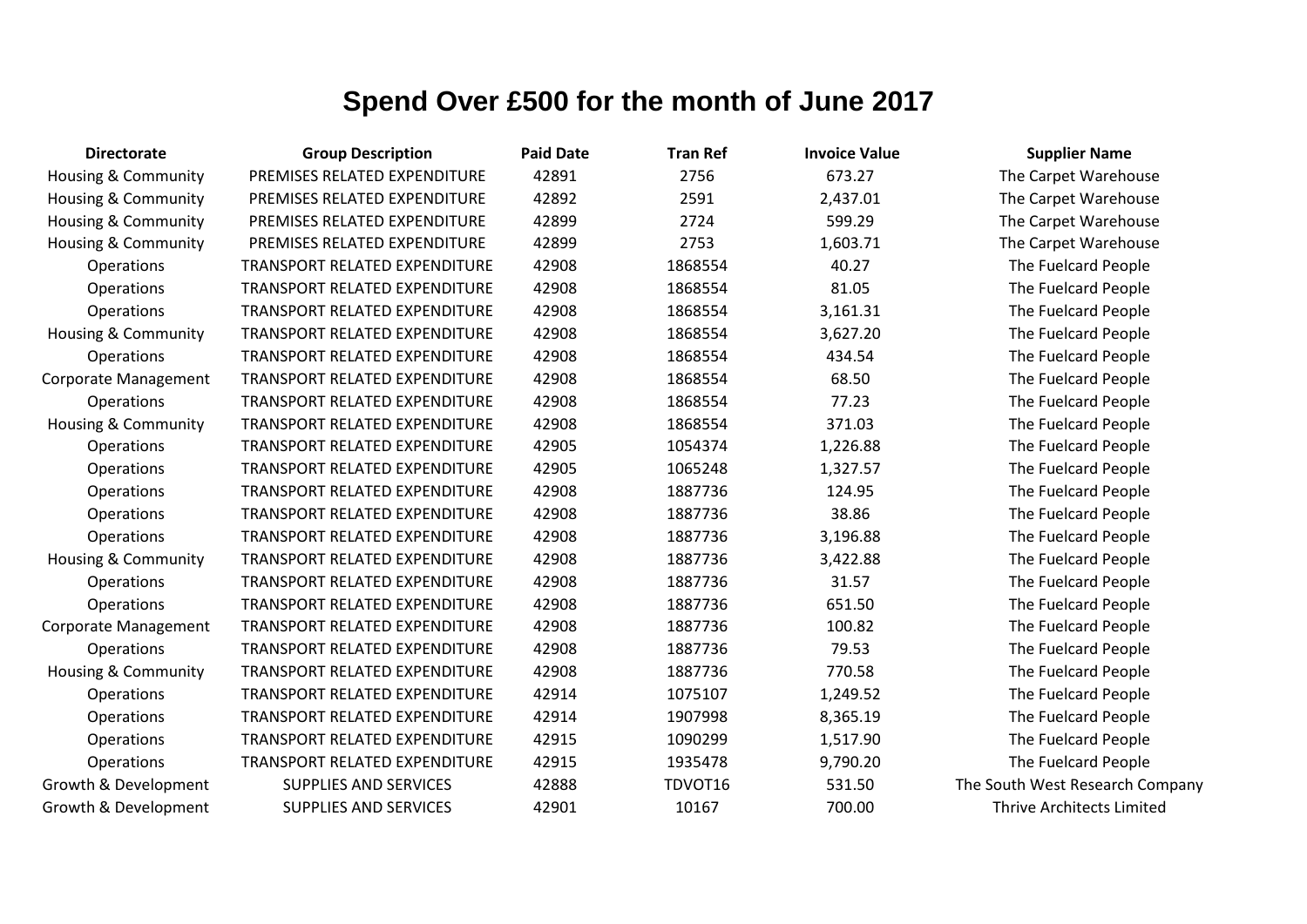| <b>Directorate</b>             | <b>Group Description</b>     | <b>Paid Date</b> | <b>Tran Ref</b>  | <b>Invoice Value</b> | <b>Supplier Name</b>                 |
|--------------------------------|------------------------------|------------------|------------------|----------------------|--------------------------------------|
| Growth & Development           | <b>SUPPLIES AND SERVICES</b> | 42888            | TG-4026-APRIL201 | 5,252.38             | <b>Tom Gillham Limited</b>           |
| <b>Housing &amp; Community</b> | <b>SUPPLIES AND SERVICES</b> | 42909            | 58154            | 1,197.00             | <b>TPAS Ltd</b>                      |
| Operations                     | <b>SUPPLIES AND SERVICES</b> | 42916            | 13423            | 745.00               | <b>Transmedia Communications Ltd</b> |
| Operations                     | <b>SUPPLIES AND SERVICES</b> | 42916            | 13423            | 745.00               | <b>Transmedia Communications Ltd</b> |
| Operations                     | <b>SUPPLIES AND SERVICES</b> | 42916            | 13423            | 124.00               | <b>Transmedia Communications Ltd</b> |
| <b>Capital Payments</b>        | <b>CAPITAL</b>               | 42888            | 3IN/10296429     | 2,350.00             | Tunstall Healthcare (uk) Ltd         |
| Operations                     | <b>SUPPLIES AND SERVICES</b> | 42895            | 89               | 6,300.00             | <b>Ultim8 Solutions Ltd</b>          |
| Operations                     | <b>SUPPLIES AND SERVICES</b> | 42895            | 89               | 136.00               | <b>Ultim8 Solutions Ltd</b>          |
| Housing & Community            | <b>EMPLOYEES</b>             | 42893            | 3287600          | 966.00               | <b>VENN GROUP LTD</b>                |
| <b>Housing &amp; Community</b> | <b>EMPLOYEES</b>             | 42893            | 3289226          | 936.00               | <b>VENN GROUP LTD</b>                |
| Housing & Community            | <b>EMPLOYEES</b>             | 42893            | 3290978          | 582.00               | <b>VENN GROUP LTD</b>                |
| Housing & Community            | <b>SUPPLIES AND SERVICES</b> | 42899            | 3290979          | 1,612.80             | <b>VENN GROUP LTD</b>                |
| <b>Housing &amp; Community</b> | <b>SUPPLIES AND SERVICES</b> | 42899            | 3290979          | 403.20               | <b>VENN GROUP LTD</b>                |
| Housing & Community            | <b>SUPPLIES AND SERVICES</b> | 42899            | 3289227          | 1,612.80             | <b>VENN GROUP LTD</b>                |
| Housing & Community            | SUPPLIES AND SERVICES        | 42899            | 3289227          | 403.20               | <b>VENN GROUP LTD</b>                |
| Housing & Community            | <b>SUPPLIES AND SERVICES</b> | 42899            | 3292999          | 1,209.60             | <b>VENN GROUP LTD</b>                |
| Housing & Community            | <b>SUPPLIES AND SERVICES</b> | 42899            | 3292999          | 302.40               | <b>VENN GROUP LTD</b>                |
| Housing & Community            | <b>SUPPLIES AND SERVICES</b> | 42899            | 3294980          | 1,612.80             | <b>VENN GROUP LTD</b>                |
| Housing & Community            | <b>SUPPLIES AND SERVICES</b> | 42899            | 3294980          | 403.20               | <b>VENN GROUP LTD</b>                |
| Housing & Community            | <b>EMPLOYEES</b>             | 42895            | 3286391          | 414.00               | <b>VENN GROUP LTD</b>                |
| <b>Housing &amp; Community</b> | <b>EMPLOYEES</b>             | 42895            | 3286391          | 1,656.00             | <b>VENN GROUP LTD</b>                |
| Housing & Community            | <b>SUPPLIES AND SERVICES</b> | 42899            | 3298839          | 1,612.80             | <b>VENN GROUP LTD</b>                |
| Housing & Community            | <b>SUPPLIES AND SERVICES</b> | 42899            | 3298839          | 403.20               | <b>VENN GROUP LTD</b>                |
| Housing & Community            | <b>SUPPLIES AND SERVICES</b> | 42899            | 3296923          | 1,411.20             | <b>VENN GROUP LTD</b>                |
| <b>Housing &amp; Community</b> | <b>SUPPLIES AND SERVICES</b> | 42899            | 3296923          | 352.80               | <b>VENN GROUP LTD</b>                |
| Operations                     | <b>SUPPLIES AND SERVICES</b> | 42891            | 0001987333AB     | 799.90               | Viridor Waste (Somerset) Ltd         |
|                                |                              | 42914            | 0001988041AB     | 4,647.92             | Viridor Waste (Somerset) Ltd         |
| Operations                     | <b>SUPPLIES AND SERVICES</b> | 42902            | 149731           | 586.53               | <b>VITAX LIMITED</b>                 |
| Operations                     | <b>SUPPLIES AND SERVICES</b> | 42905            | 149795           | 873.12               | <b>VITAX LIMITED</b>                 |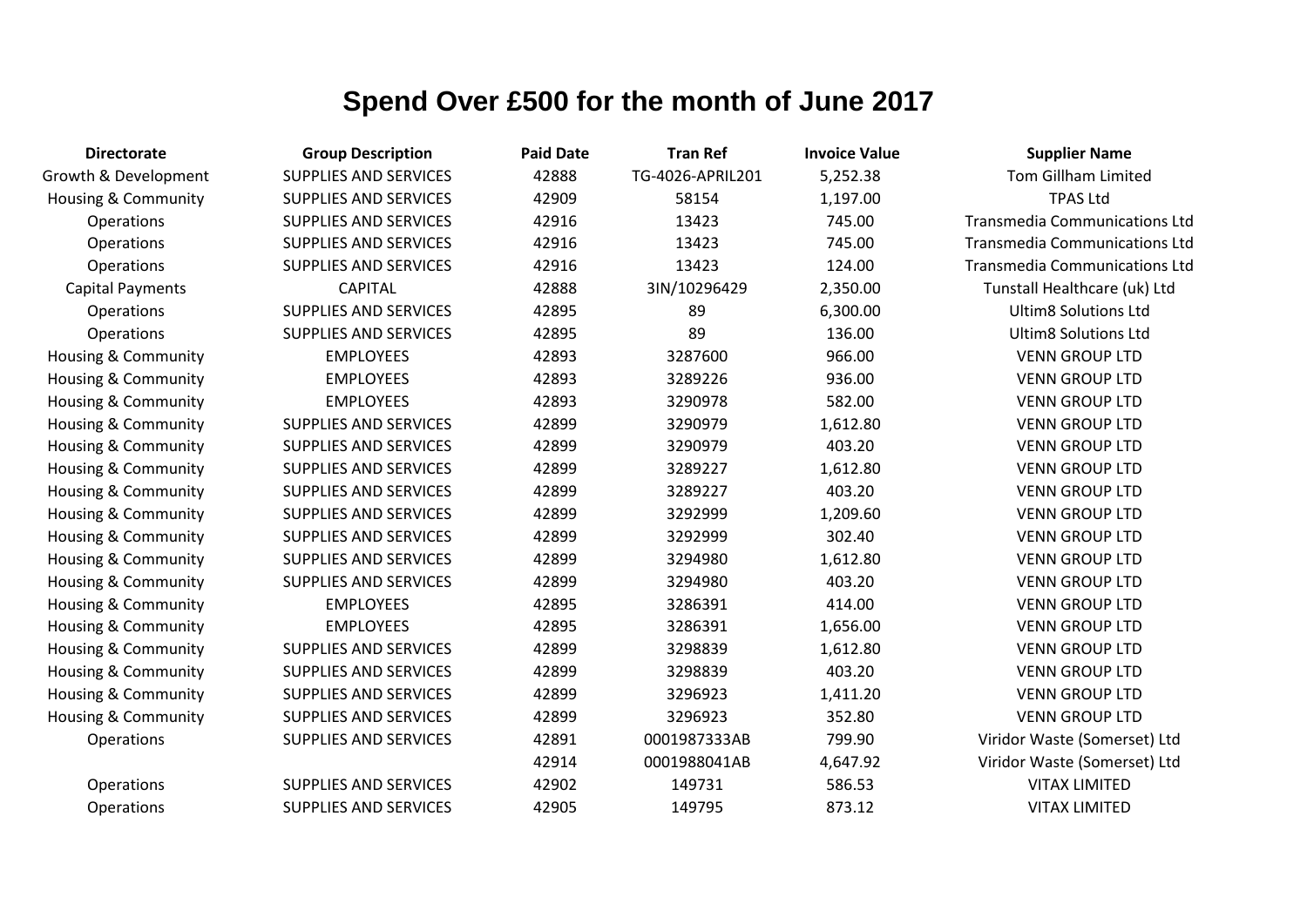| <b>Directorate</b>             | <b>Group Description</b>     | <b>Paid Date</b> | <b>Tran Ref</b> | <b>Invoice Value</b> | <b>Supplier Name</b>                 |
|--------------------------------|------------------------------|------------------|-----------------|----------------------|--------------------------------------|
| Operations                     | <b>SUPPLIES AND SERVICES</b> | 42905            | 148035          | 1,746.24             | <b>VITAX LIMITED</b>                 |
| Operations                     | <b>SUPPLIES AND SERVICES</b> | 42905            | 149796          | 523.87               | <b>VITAX LIMITED</b>                 |
| Operations                     | SUPPLIES AND SERVICES        | 42905            | 149797          | 523.87               | <b>VITAX LIMITED</b>                 |
| Operations                     | SUPPLIES AND SERVICES        | 42914            | 148657          | 1,056.00             | <b>VITAX LIMITED</b>                 |
| Operations                     | <b>SUPPLIES AND SERVICES</b> | 42914            | 148947          | 1,746.24             | <b>VITAX LIMITED</b>                 |
| Operations                     | SUPPLIES AND SERVICES        | 42894            | 83849924        | 3,701.31             | Vodafone                             |
| Operations                     | SUPPLIES AND SERVICES        | 42894            | KA25690         | 1,220.00             | <b>VODAFONE LIMITED (PAGING)</b>     |
| Operations                     | SUPPLIES AND SERVICES        | 42916            | 84169831        | 3,563.80             | <b>VODAFONE LIMITED (PAGING)</b>     |
| Housing & Community            | PREMISES RELATED EXPENDITURE | 42908            | 5.32227E+12     | 2,318.57             | Water2business                       |
| Housing & Community            | PREMISES RELATED EXPENDITURE | 42908            | 5.32227E+12     | 3,308.18             | Water2business                       |
| Housing & Community            | PREMISES RELATED EXPENDITURE | 42908            | 5.32227E+12     | 671.46               | Water2business                       |
| Housing & Community            | PREMISES RELATED EXPENDITURE | 42908            | 5.32227E+12     | 488.45               | Water2business                       |
| <b>Housing &amp; Community</b> | PREMISES RELATED EXPENDITURE | 42908            | 5.32227E+12     | 217.33               | Water2business                       |
| Operations                     | PREMISES RELATED EXPENDITURE | 42901            | 530986197001X   | 1,972.59             | Water2business                       |
| Operations                     | SUPPLIES AND SERVICES        | 42891            | 11413           | 7,835.24             | Wesley Media                         |
| Housing & Community            | SUPPLIES AND SERVICES        | 42888            | TAU2031858      | 810.00               | Wessex Eagle Ltd T/A Eagle Plant     |
| Operations                     | SUPPLIES AND SERVICES        | 42912            | 07173/07174     | 810.71               | <b>West Country Fencing Supplies</b> |
| Corporate Management           | SUPPLIES AND SERVICES        | 42899            | 25043           | 1,983.89             | <b>West Somerset Council</b>         |
| Operations                     | <b>SUPPLIES AND SERVICES</b> | 42906            | $SI-113$        | 750.00               | <b>Western Fabrications Ltd</b>      |
| Housing & Community            | PREMISES RELATED EXPENDITURE | 42891            | 9802            | 663.98               | <b>Western Fabrications Ltd</b>      |
| Housing & Community            | PREMISES RELATED EXPENDITURE | 42891            | 9803            | 1,959.72             | <b>Western Fabrications Ltd</b>      |
| Housing & Community            | PREMISES RELATED EXPENDITURE | 42891            | 9806            | 919.94               | <b>Western Fabrications Ltd</b>      |
| Housing & Community            | PREMISES RELATED EXPENDITURE | 42891            | 9807            | 566.00               | <b>Western Fabrications Ltd</b>      |
| Housing & Community            | PREMISES RELATED EXPENDITURE | 42891            | 9805            | 1,029.89             | <b>Western Fabrications Ltd</b>      |
| <b>Housing &amp; Community</b> | PREMISES RELATED EXPENDITURE | 42894            | 9811            | 693.08               | <b>Western Fabrications Ltd</b>      |
| <b>Housing &amp; Community</b> | PREMISES RELATED EXPENDITURE | 42894            | 9810            | 1,419.45             | <b>Western Fabrications Ltd</b>      |
| Housing & Community            | PREMISES RELATED EXPENDITURE | 42894            | 9809            | 835.33               | <b>Western Fabrications Ltd</b>      |
| Housing & Community            | PREMISES RELATED EXPENDITURE | 42894            | 9808            | 1,292.24             | <b>Western Fabrications Ltd</b>      |
| Housing & Community            | PREMISES RELATED EXPENDITURE | 42901            | 9812            | 745.37               | <b>Western Fabrications Ltd</b>      |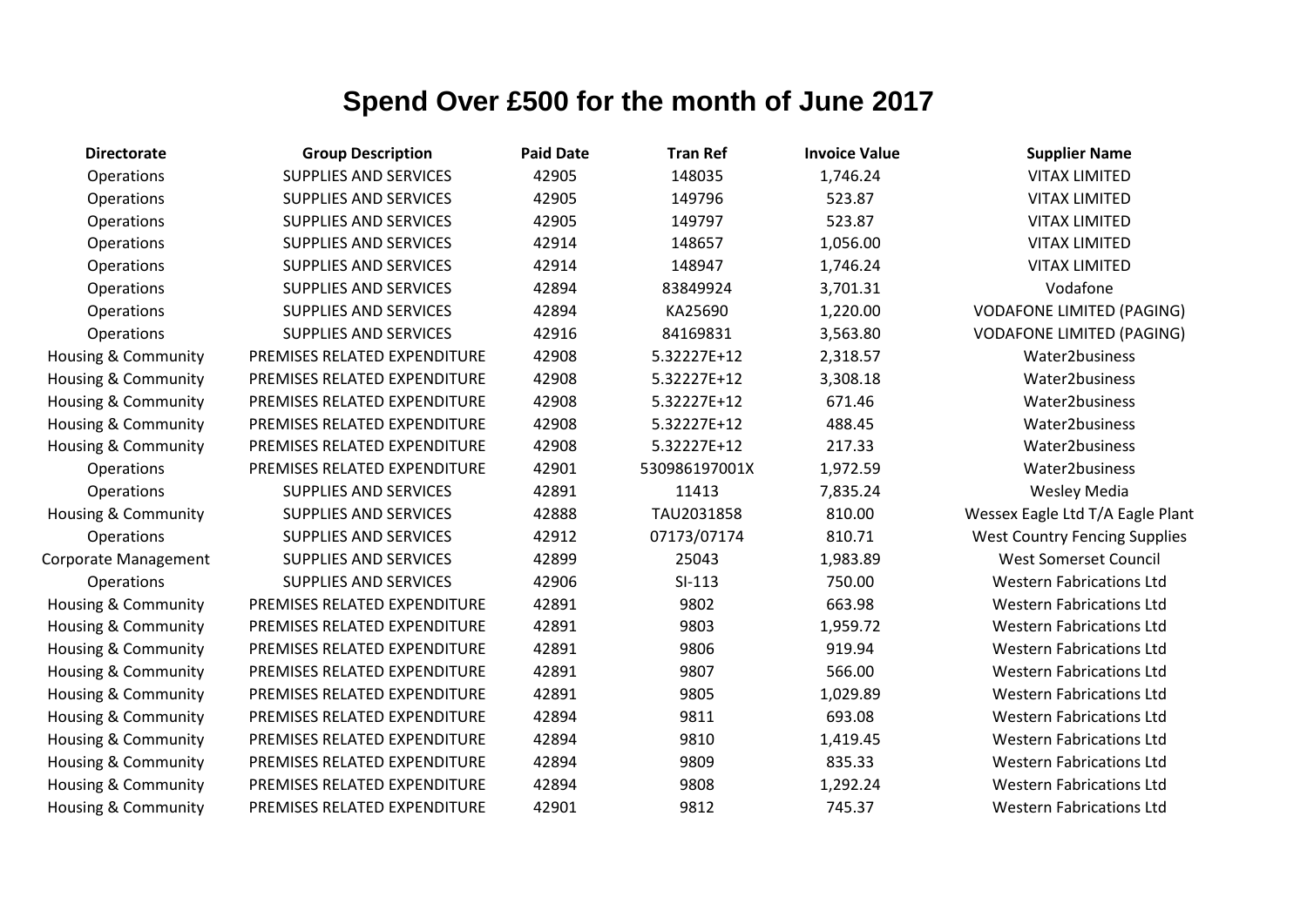| <b>Directorate</b>             | <b>Group Description</b>     | <b>Paid Date</b> | <b>Tran Ref</b> | <b>Invoice Value</b> | <b>Supplier Name</b>             |
|--------------------------------|------------------------------|------------------|-----------------|----------------------|----------------------------------|
| Housing & Community            | PREMISES RELATED EXPENDITURE | 42908            | 9814            | 1,525.83             | <b>Western Fabrications Ltd</b>  |
| <b>Housing &amp; Community</b> | PREMISES RELATED EXPENDITURE | 42908            | 9816            | 1,164.09             | <b>Western Fabrications Ltd</b>  |
| <b>Housing &amp; Community</b> | PREMISES RELATED EXPENDITURE | 42908            | 9815            | 1,279.37             | <b>Western Fabrications Ltd</b>  |
| <b>Housing &amp; Community</b> | PREMISES RELATED EXPENDITURE | 42908            | 9818            | 1,226.15             | <b>Western Fabrications Ltd</b>  |
| Housing & Community            | PREMISES RELATED EXPENDITURE | 42908            | 9817            | 750.18               | <b>Western Fabrications Ltd</b>  |
| Housing & Community            | PREMISES RELATED EXPENDITURE | 42901            | 9813            | 908.44               | <b>Western Fabrications Ltd</b>  |
| <b>Housing &amp; Community</b> | PREMISES RELATED EXPENDITURE | 42915            | 9819            | 2,541.08             | <b>Western Fabrications Ltd</b>  |
| Housing & Community            | PREMISES RELATED EXPENDITURE | 42899            | 9795            | 1,364.76             | <b>Western Fabrications Ltd</b>  |
| <b>Housing &amp; Community</b> | PREMISES RELATED EXPENDITURE | 42915            | 9820            | 1,599.99             | <b>Western Fabrications Ltd</b>  |
| Housing & Community            | PREMISES RELATED EXPENDITURE | 42915            | 9821            | 1,350.49             | <b>Western Fabrications Ltd</b>  |
| <b>Housing &amp; Community</b> | PREMISES RELATED EXPENDITURE | 42915            | 9822            | 507.94               | <b>Western Fabrications Ltd</b>  |
| Housing & Community            | PREMISES RELATED EXPENDITURE | 42913            | 9791            | 555.18               | <b>Western Fabrications Ltd</b>  |
| Operations                     | <b>SUPPLIES AND SERVICES</b> | 42916            | $SI-113$        | 750.00               | <b>Westward Fabrications Ltd</b> |
| <b>Balance Sheet</b>           | <b>CURRENT ASSETS</b>        | 42894            | 42418984        | 1,441.34             | <b>WOLSELEY UK LTD</b>           |
| <b>Balance Sheet</b>           | <b>CURRENT ASSETS</b>        | 42894            | 42418994        | 928.90               | <b>WOLSELEY UK LTD</b>           |
| Housing & Community            | PREMISES RELATED EXPENDITURE | 42899            | 40937430        | 4,676.42             | <b>WOLSELEY UK LTD</b>           |
| <b>Balance Sheet</b>           | <b>CURRENT ASSETS</b>        | 42898            | 42632400        | 1,200.90             | <b>WOLSELEY UK LTD</b>           |
| <b>Balance Sheet</b>           | <b>CURRENT ASSETS</b>        | 42905            | 42866541        | 535.14               | <b>WOLSELEY UK LTD</b>           |
| <b>Balance Sheet</b>           | <b>CURRENT ASSETS</b>        | 42916            | 42993164        | 943.30               | <b>WOLSELEY UK LTD</b>           |
| <b>Balance Sheet</b>           | <b>CURRENT ASSETS</b>        | 42916            | 42993148        | 1,157.04             | <b>WOLSELEY UK LTD</b>           |
| <b>Balance Sheet</b>           | <b>CURRENT ASSETS</b>        | 42908            | 43272367        | 987.10               | <b>WOLSELEY UK LTD</b>           |
| <b>Housing &amp; Community</b> | PREMISES RELATED EXPENDITURE | 42912            | 42907428        | 1,437.24             | <b>WOLSELEY UK LTD</b>           |
| Operations                     | <b>SUPPLIES AND SERVICES</b> | 42914            | 163974          | 378.00               | WPS - Westward                   |
| Operations                     | <b>SUPPLIES AND SERVICES</b> | 42914            | 163974          | 164.00               | WPS - Westward                   |
| <b>Capital Payments</b>        | <b>CAPITAL</b>               | 42892            | F6246           | 2,379.68             | <b>WREKIN WINDOWS</b>            |
| <b>Capital Payments</b>        | <b>CAPITAL</b>               | 42892            | F6158           | 1,085.36             | <b>WREKIN WINDOWS</b>            |
| <b>Capital Payments</b>        | <b>CAPITAL</b>               | 42912            | 17040022        | 223,053.26           | <b>WRW Construction Ltd</b>      |
| <b>Capital Payments</b>        | <b>CAPITAL</b>               | 42912            | 17050030        | 225,547.20           | <b>WRW Construction Ltd</b>      |
| <b>Capital Payments</b>        | <b>CAPITAL</b>               | 42916            | 23686           | 13,160.00            | WT & RJ JONES                    |